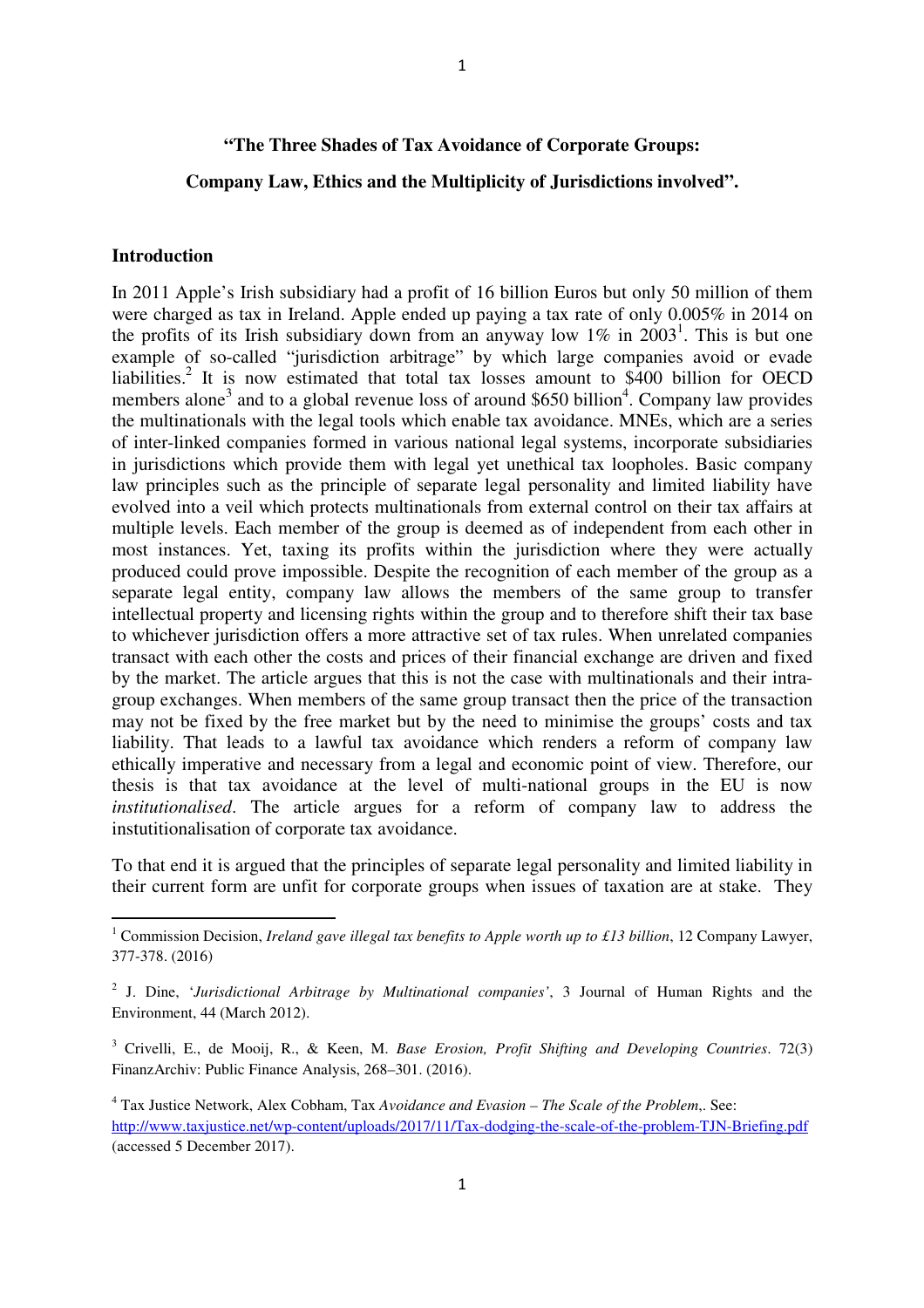should be significantly reformed, so that each member of the group is viewed as established in the member state where it operates with its revenues shielded and -most importantly- taxed in that jurisdiction. When this proves to be too difficult or complicated, the corporate veil should be lifted altogether and the mother company of the group should be taxed for the entire set of profits made by all the members of the group in the EU.

The article is structured as follows. It will examine the purposes of tax, arguing that the social compact between a government and the population is enhanced by taxes. The article will explain the nature and functions of corporate groups. It will look at the concept of jurisdictional arbitrage; namely at the ways in which the cross-national structure of corporate groups can be used in order to avoid taxation in multiple jurisdictions with a special focus on the European Union and its member states. The article will explain the history, structures and complex multi-layered and multi-jurisdictional mechanics of corporate tax avoidance, which flow from the failings of company law. It will then argue for a review of the application of the principles of limited liability and of separate legal personality at the group level for tax purposes. It will explain how intellectual property emerged as a basic tool for tax avoidance within the context of a group. Company law provides groups with a set of lawful tools to escape taxation in all jurisdictions where the multinationals are physically present and fully operational. This is particularly evident in the three case-studies that the article focuses upon. The Starbucks, Google and Apple groups availed themselves of the full set of tools provided to them by company law. They structured their group and operations in such a way so that their profits were transferred not just to the jurisdiction where the tax rates were the lowest in the EU, but also to the jurisdictions which provided them with tax loopholes. The latter allowed them not only to escape the low rates in question but, to pay only a fraction of them. These tactics are unethical yet lawful on the basis of the current company law framework. The article concludes that the law should change so that groups and their individual members pay the appropriate amount of tax as set by the jurisdictions where they operate.

#### **The Purpose of Tax**

 $\overline{\phantom{0}}$ 

"The whole history of tax, government and democracy is entangled precisely because those who have been taxed have demanded that their *consent* to taxation be sought before any such charge was imposed."<sup>5</sup> Murphy's point is that even if the population is disenchanted with their politicians, they have the right to vote, and governments can be unseated. A new administration might change the tax laws as the people do have the right to vote in elections that result in the formation of the governments that set the taxes in the countries which they reside. However, the definitions of 'tax and taxes' are decided by the prevailing economic climate where individuals are 'burdened' by governmental levies. According to the Oxford dictionary 'tax or taxes' are "a *compulsory* contribution to state revenue, levied by the government on workers' income and business profits, or added to the cost of some goods, services and transactions."<sup>6</sup> Contrast this definition to The Encarta definition; "*Money paid* to a government, an amount of money levied by a government on its citizens and used to run the

<sup>5</sup> Richard Murphy, *The Joy of Tax*, 31, (Bantam Press), (2015). The italics are ours.

<sup>&</sup>lt;sup>6</sup> Oxford Dictionary, https://en.oxforddictionaries.com/definition/us/tax, used by Richard Murphy, The Joy of *Tax*, 30, Bantam Press, (2015), (accessed on 12 October 2016).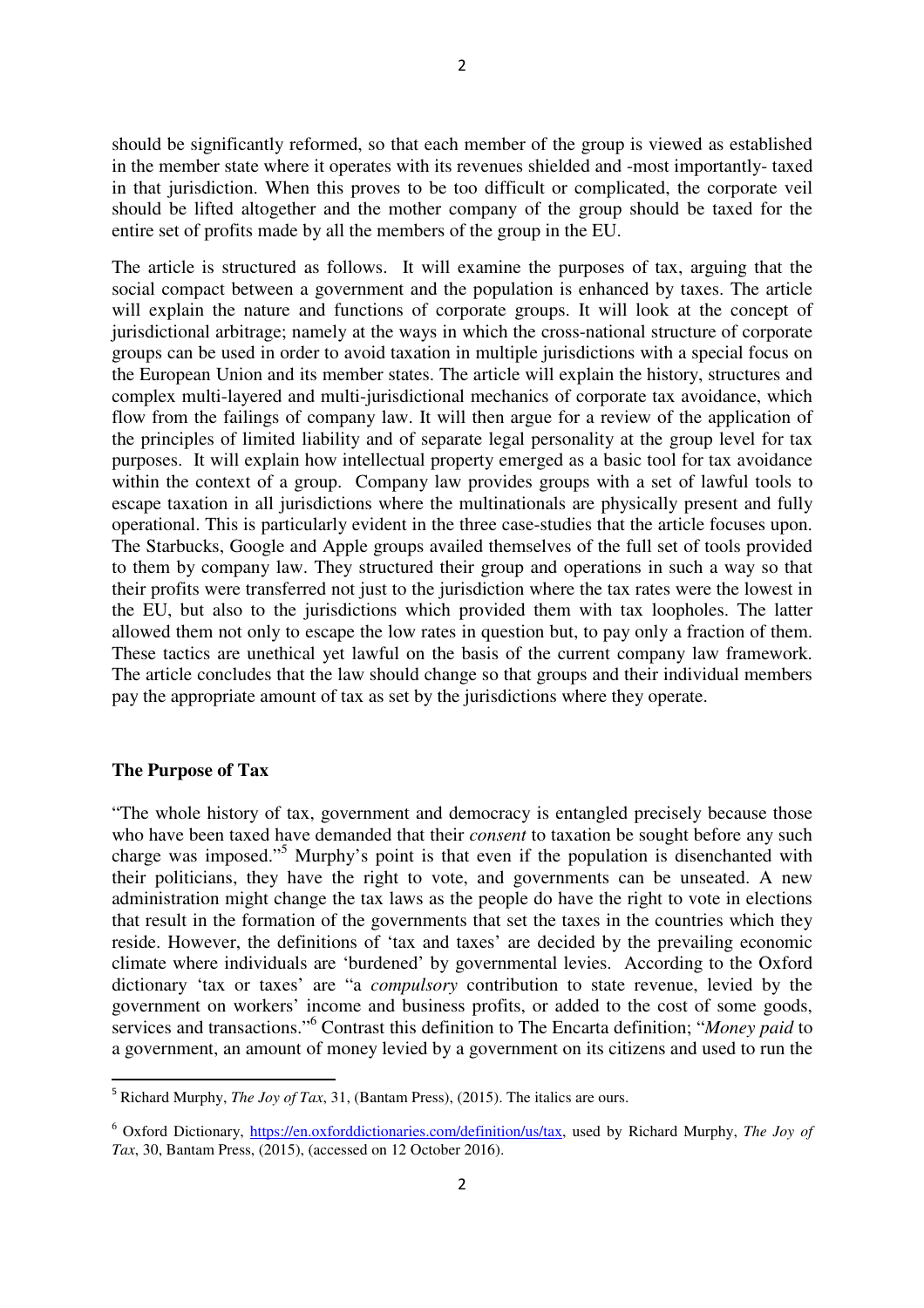government and the country or state"<sup>7</sup> The Oxford dictionary's definition focuses on *compulsion* and there is no reason given for the purpose of levying the money. A legal dictionary defines tax as 'a governmental assessment (charge) upon property value. . . simply counting the possible means of taxing property, an arid technical definition.<sup>8</sup> On the other hand, the Encarta dictionary's definition hints at the reasons and it also suggests that the 'money is paid' by taxpayers without compulsion. Without going deeply into what is 'compulsion'; it is interesting that in the Word Thesaurus 'compulsion' is synonymous as 'pressure' or 'obligation'.' Murphy argues that in a democratic state with a full franchise, the money paid by the taxpayers is *optional* since all people have debated the taxes and the law has been set democratically. Compulsion is hard to suggest in this case."<sup>9</sup> 'Pressure' and 'obligation' could be better words because the tax is levied by consent. The crucial point is: "How can sovereign citizens democratically decide how much of their resources they wish to devote to common goals"<sup>10</sup>

 Here we can only highlight crucial aspects of the struggle between States, governments and the people. It is well known that the prevailing economic model in the Anglo-American sphere<sup>11</sup> is the neo-liberal paradigm. The recent history of neo-liberalism is to be found in the scholarship propounded by the Austrian economist and social philosopher, Ludwig Von hurdles and Friedrich Von Hayek.<sup>12</sup> Von Mises's axiom that 'egoism is the basic law of society<sup>13</sup> led him to conclude that unrestricted laissez-faire, free markets and governments that are confined to the defence of unhampered private property rights comprised the only viable policy for the human race.<sup>14</sup> The neo-classicist doctrine is that rational actors will, if left undirected, make maximally efficient economic decisions which will maximise their welfare, leading to an efficient economy where all will eventually benefit: "For more than 20 years economists were enthralled by so-called "rational expectations""<sup>15</sup>. One of the tenets of neo-liberalism is that economic growth will deliver benefits to all<sup>16</sup>. Faithful adherents in this

<sup>11</sup> Particularly in the US where the Washington Consensus is still very strong; see Janet Dine and Marios Koutsias, *The Nature of Corporate Governance*; *The Significant of Natural Cultural Identity*, Edward Elgar, especially Chapter 1, (2013).

<sup>12</sup> Birch &Mykhnenko*,The Rise and fall of Neo-Liberalism: The collapse of an Economic Order*, Zed Books, 3, (2010).

 $13$  ibid

 $\overline{\phantom{0}}$ 

<sup>14</sup> Murray N. Rothbard, '*Biography of Ludwig Von Mises (1881-1973)*' Ludwig Von Mises Institute <http://mises.org/about/3248> (accessed 16 August 2012).

<sup>15</sup> J. Stiglitz, The Guardian, (Friday December 20th 2002). See: J. Stiglitz, *The Price of Inequality*, Allen Lane, Penguin, (2012).

 $7$  Encarta World English Dictionary, 1931, Bloomsbury, (1999).

<sup>&</sup>lt;sup>8</sup> The Free Dictionary, https://legal-dictionary.thefreedictionary.com, (accessed on 15 November 2017).

<sup>9</sup> Richard Murphy, *The Joy of Tax*, ibid at 5.

<sup>10</sup>Thomas Picketty, *Capital,* 404, Harvard University Press, (2014).

<sup>16</sup> Jonathan D. Ostry, PrakashLougani and DavideFurceri, "*Neoliberalism: Oversold?"* , 53 Finance & Development No2, (June 2016). See: http://www.imf.org/external/pubs/ft/fandd/2016/06/ostry.htm, (accessed on 15 July/2017).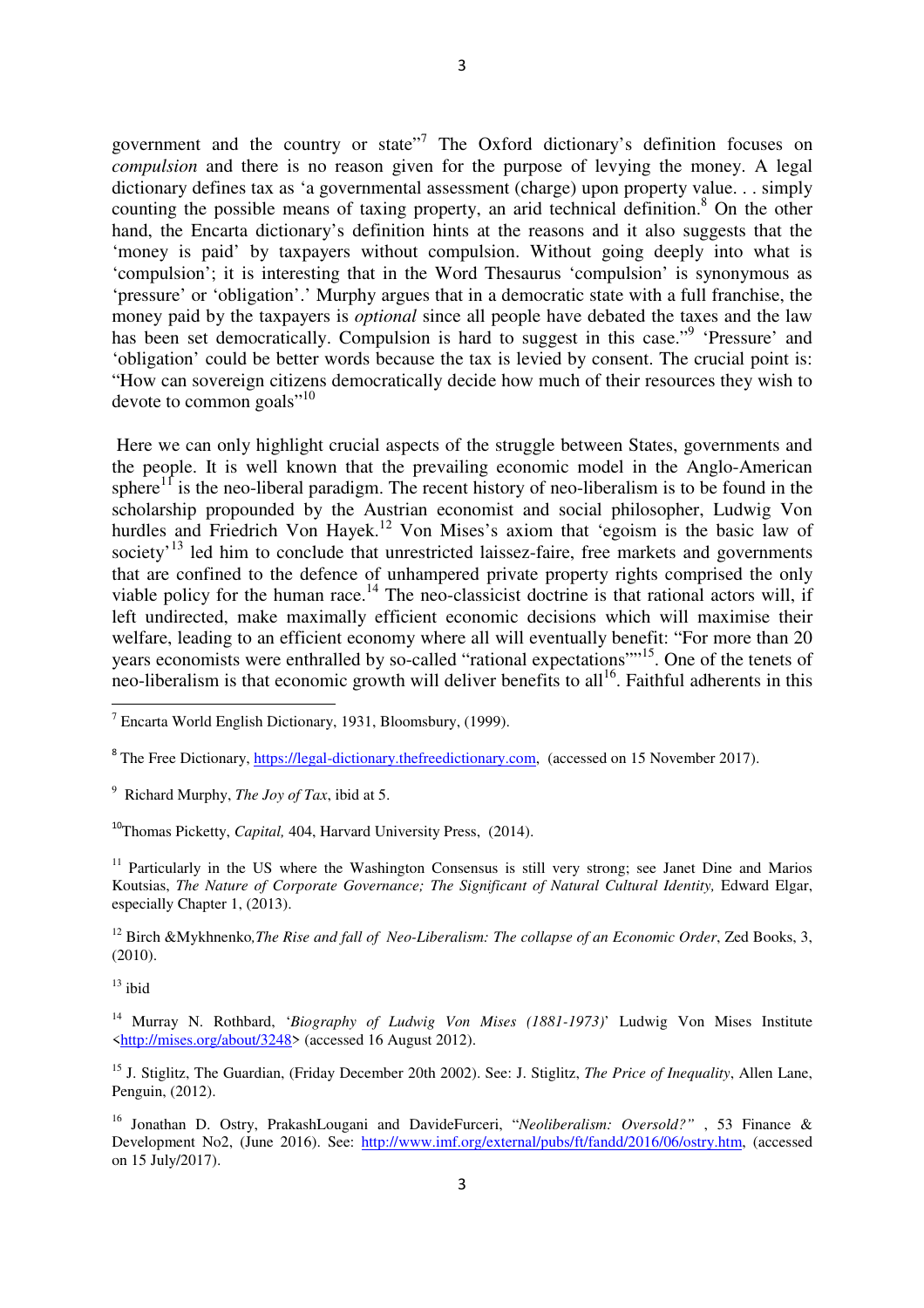model are acting on the theory and many believe it is the dominant economic paradigm for the world. The debates between the neo-liberal vision and a welfare economy are very intense. This is particularly true in a democratic State where there is an understanding that there is a social compact between the government and the people. Issues of tax involve power, democracy and inequality because all of them are involved in struggle to evolve a society as Piketty has shown<sup>17</sup>. Richard Murphy's book is apposite; the book is entitled 'The Joy of Tax'<sup>18</sup> because if we need to design a *just* society you need a legal framework which includes a redistribution mechanism between the advantaged and the less prosperous citizens. Some believe that this can found in 'the Rule of Law' a vague concept where laws are promulgated, predicated on a loose understanding of niceness, human rights and liberal values.<sup>19</sup> These values are important but the power struggle to design a society is based on a constant fluctuation between actors involving moral values, selfishness and pragmatism.<sup>20</sup> In this struggle taxes are right in the frame. Legal discourse on ownership rights and property rights are vital. They are crucial because there is a constant tension between the extent of protection for property rights and what sort of property rights should be valued. In the tax arena, the discourse is shrill. Many neo-liberal commentators, especially the Libertarian Alliance, argue that all tax is theft because in a free market all services can be purchased and government should have no say on pre-tax income. They argue that it is a fiction that the government provides services because they are in the public interest.<sup>21</sup> To challenge this point of view Murphy and Nagel have a written a scholarly thesis arguing that taxes are the most significant instrument by which the political system can put into practice a conception of economic justice and showing that the fairness of the distribution of pre-tax income is a red herring and a misconception of property rights. The property right of pre-tax income lies in the government and taxes should be understood as a democratic levy for society.<sup>22</sup> In this, Richard Murphy concurs where he argues that taxes are optional.<sup>23</sup> Pope Francis also argues against the neo-liberal ideology and he propagated 'Evangelii Gaudium'' (The Joy of the Gospel) in 2013. Here he argues that free market will certainly not benefit everyone. He argued that a simplistic neo-liberal economic model shows "a crude and naïve trust in the goodness of those wielding economic power in the sacralised working of the prevailing

l

 $17$  See: footnote 6.

<sup>18</sup> Richard Murphy, *The Joy of Tax*, Bantam Press, (2015).

<sup>&</sup>lt;sup>19</sup> Philip Wood, *The fall of the Priests and the rise of the Lawyers*, Bloomsbury, (2016). See WorldJustice, https://worldjusticeproject.org/about-us/overview/what-rule-law. This NGO promotes 4 principles which are extremely vague. One principle is that law should be 'fair'. (Accessed on 19 May 2017).

<sup>20</sup> Foucault, *Power/Knowledge,* Pantheon, (2018), Rowan Williams, *Faith in the Public Square,* Bloomsbury, (2012), J. Dine and Andrew Fagan (eds), *Human Rights and Capitalism,* Edward Elgar, (2007) especially in Michael Blecher, "Law in Movement: Paradoxontology, law and social movements", Chapter 4, 80-114, Tomas Sedlacek, *Economic and Good and Evil,* Oxford University Press, (2011), Harvey Cox, *The Market as God,*  Harvard University Press, (2016).

<sup>21</sup> Chris R Tame, *"Taxation is theft",* Political Notes No 44, http://www.libertarian.co.uk/lapubs/polin/polin044.pdf, (accessed on 15 July 2017).

<sup>&</sup>lt;sup>22</sup>Liam Murphy and Thomas Nagel, *The Myth of Ownership*, Oxford Scholarship Online, (2002).

<sup>23</sup>Richard Murphy, *The Joy of Tax*, Bantam Press, (2015).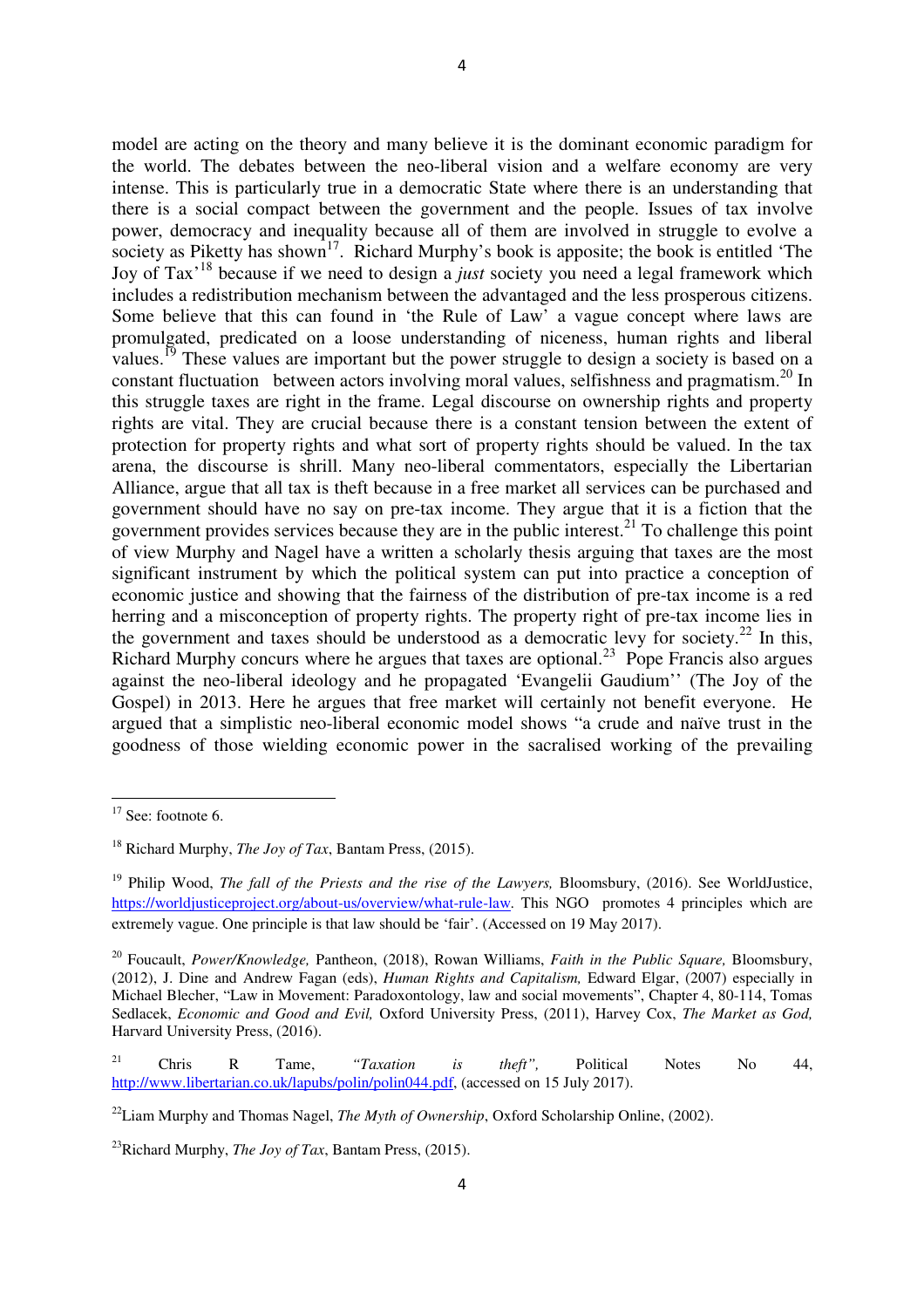economic system  $\ldots$  " in the meantime the disadvantaged are left destitute.<sup>24</sup> Harvey Cox argues that "At the time of writing, markets have assumed mythological proportions.<sup>25</sup> The consequences of the neo-liberal system is are dire for the populations of these countries<sup>'26</sup> such as the denigration of the environment<sup>27</sup> and increasing inequality which may lead to the hollowing out of national states and of democracy. Thomas Picketty's seminal book *Capital,*  shows that in Anglo-Saxon countries the share of the top 0,1% cent highest incomes in total income rose sharply since the 1970 countries<sup>28</sup>. He also argues that taxation is not a technical matter rather it is a political issue.<sup>29</sup>. Where countries had huge inequality, frequently it fuelled revolutions because the society lost a purpose; "without taxes, society has no common destiny<sup>30</sup>. Picketty argues that French revolution and the revolt of the British colonies were a *fiscal* upheaval. "No taxation without representation"<sup>31</sup>. The neo-liberal regime provides a "universally valid and application 'policy mix' and is propagated accordingly. This means that political reforms should be oriented towards economic objectives – low inflation, a balanced budget, the removal of trade barriers and foreign currency controls, maximum mobility for capital minimum regulation of the labour market ... these are *the* reform objectives of the neo-liberal regime...it is supposed to be apolitical but of course it is highly political"<sup>32</sup>

Less tax is one of the neo-liberal tenets because of the thrust of individualism and this itself leads a wish to slim governments and welfare. The opposite philosophy argues that less advantaged people need governmental services and the government needs to raise revenue to allow a welfare state to thrive. Furthermore, industry needs good infrastructure to promote business. The U.S. Department of Transportation estimates that "the nation's highways and bridges face an \$808.2 billion backlog of investment spending"<sup>33</sup> "<sup>34</sup>. Why is all of this

 $29$  ibid, page 493.

 $30$  Ibid.

 $\overline{a}$ 

 $31$  Ibid

<sup>24</sup> Pope Francis, *Evagelii Gaudium:The Joy of the Gospel*, New York, (2013).

<sup>25</sup> Harvey Cox, *The Market as God,* Harvard University Press, (2016).

<sup>&</sup>lt;sup>26</sup> OECD, "*Income Inequality*", https://data.oecd.org/inequality/income-inequality.htm, (2014), (accessed on 15 December 2017). The OECD uses the Gini coefficient.

<sup>27</sup>Naomi Klein, *This Changes Everything,* Penguin, (2014).

<sup>28</sup> Thomas Picketty, *Capital,* 319, Harvard University Press, (2014).

<sup>32</sup> U Beck, *Power in the Global Age*, 79, Polity Press, (2005).

<sup>&</sup>lt;sup>33</sup> Christiina Pazzanese http://news.harvard.edu/gazette/story/2017/01/our-crumbling-infrastructure/, Harvard Gazette, Jan 6, 2017, (accessed on 22 May 2017).These projects include \$479.1 billion in critically needed repairs. More than two-thirds of the nation's roads and nearly 143,000 bridges are classified in "dire need" of repair or upgrades..

<sup>&</sup>lt;sup>34</sup>Thomas Picketty, *Capital*, 404, Harvard University Press, (2014).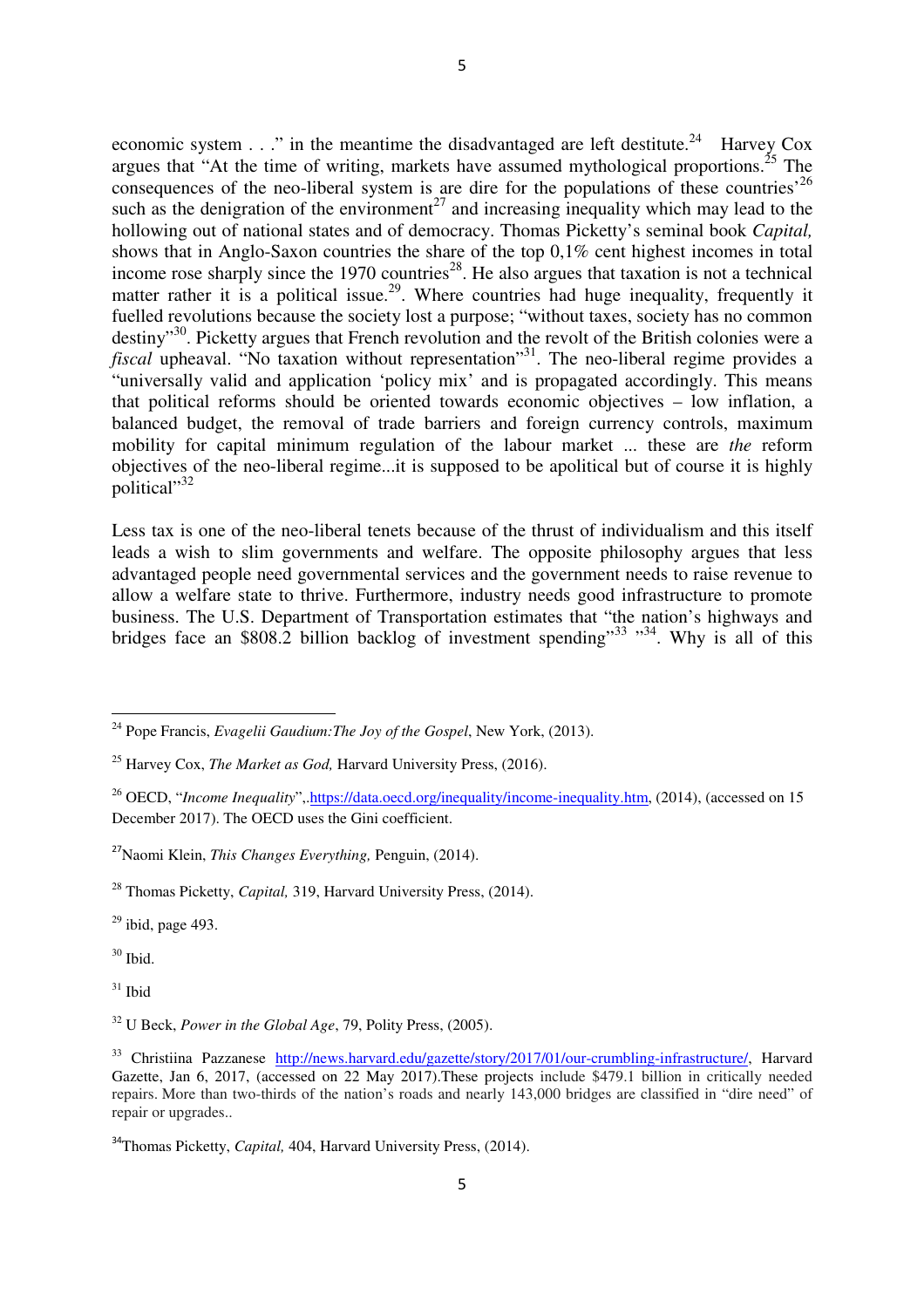important? In a neo-liberal<sup>35</sup> economy the discourse is to suggest that an individual has absolute property rights including money and all assets. This is particularly important in the corporate arena. Legally a corporation is a person, but the prevailing discourse is that its objective is profit maximisation. In this context, the company's directors have a duty to avoid tax as their property rights are sacred and absolute. This means that common goals like health and education are denigrated and profit maximisation is promoted.

Although it is impossible to delve into all of the economic philosophies around property rights in this article we will focus on the role of tax avoidance by MNEs and damage done by the lost tax revenue to the governments.<sup>36</sup> Margaret Hodge, chair of the public accounts committee, told Google's northern Europe boss, Matt Brittin, that "his company's behaviour on tax was "devious, calculated and, in my view, unethical" $37$ . Although the tax avoidance schemes were legal it is clear that government services are hit if the biggest companies do not pay tax. There is abundant research to show that the poor need public services more than the rich. $38$ 

# **Groups of Companies and Jurisdictional Arbitrage**

The "company" as a legal and social phenomenon has not only been one of the successful human inventions but it has been one of the pillars of the modern economy and at the end society. This is due to its attributes of legal personality and limited liability. These are legal principles which were granted by the state to the company rendering the latter the vehicle through which investment is channelled. Legal personality entails the recognition of the company as nearly equivalent to a natural person<sup>39</sup>. The principle has been a "foundation" stone"<sup>40</sup> in the development of company law. The company therefore, exists independent of its founders as well as its members and it can sign contracts, sue and be sued and own assets on its own. Incorporating a business aims at ensuring that is members will not incur personal liability<sup>41</sup>. The creation of a legal fiction which amounted to a legal entity, which was

 $35$ It is impossible to deal with the intricacies neo-liberal economic paradigm in this article, the crucial point is this ideology is promotes strong property rights for individuals as against community rights, leading to inequality, see U. Beck, *Power in the Global Age,* Polity Press, (2005).

<sup>36</sup>Alex Cobham, *"Estimating Tax Avoidance; New Finding, New Questions,* https://www.taxjustice.net/2017/03/22/estimating-tax-avoidance-questions/, March 22<sup>nd</sup>, 2017, (accessed on 15 July 2017).

<sup>37</sup>Simon Bowers and Rajeev Syal, "*MP on Google Tax Avoidance Scheme 'I Think that you do Evil'",* https://www.theguardian.com/technology/2013/may/16/google-told-by-mp-you-do-do-evil, (accessed on 15 July 2017).

<sup>&</sup>lt;sup>38</sup> Poverty and Social Exclusion (PSE) http://www.poverty.ac.uk/tags/public-services, (accessed on 24 May 2016); World Bank *"Breaking the Cycle of Poor Service Delivery in the Middle East and North Africa",* http://www.worldbank.org/en/news/feature/2015/04/10/breaking-the-cycle-of-poor-service-delivery-in-themiddle-east-and-no, April 14 2015, (accessed on 24 May 2016).

<sup>39</sup>*Salomon v Salomon & Co* [1897] AC22.

<sup>40</sup> Paul Hughes, *Competition Law Enforecement and Corporate Group Liability – Adjusting the Veil,* 35(2) European Competition Law Review, 75, (2014).

<sup>41</sup>*Salomon v Salomon & Co* [1897] AC22, page 35.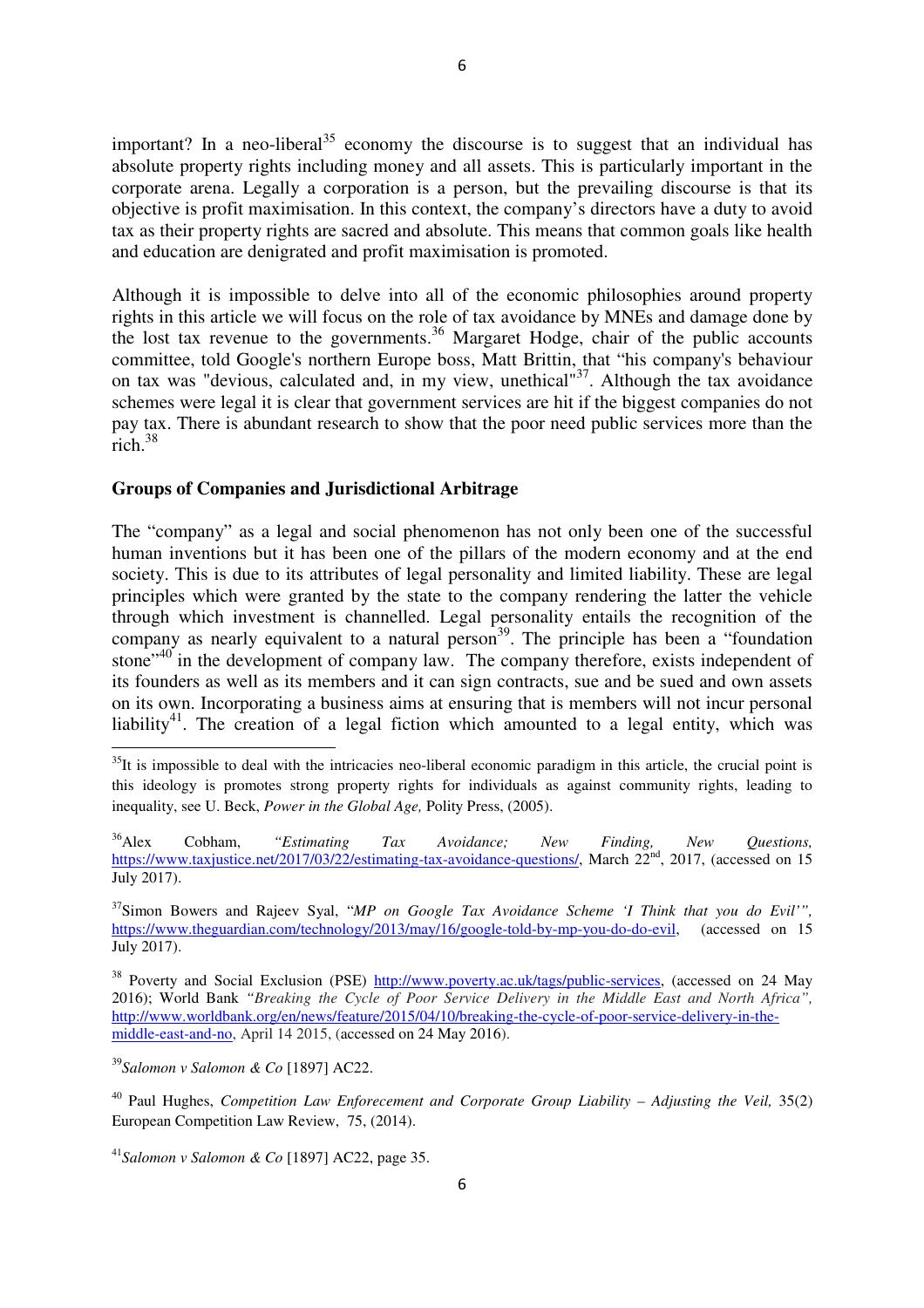separate from the humans behind it, was substantial for recognising responsibility for harmful actions or, in legal terms, "liability"<sup>42</sup>. From the introduction of a separate legal personality and onwards the management of the company and its shareholders were no longer going to be held accountable for wrongs perpetrated by them; the liability was to be shouldered by the legal person that is the company. At the level of an individual company this may be quite helpful to the claimant taking into account that it is easier to sue a company for wrongs perpetrated by it, rather than attempting to identify the humans behind it, which may demand sufficient time, and resources that the claimant may not possess. Therefore, the granting of a separate legal personality to the company has enhanced legal clarity as liability can be attributed to the individual legal person rather than a variety or a network of natural persons who are behind it and are difficult to identify.

At the level of a corporate group however, as it is going to be explained later in this article, the principle in question creates an additional layer of protection to the parent company shielding it further against unlawful or harmful acts perpetrated by its subsidiary. All of the companies in the group are separate, therefore it is difficult to sue a company because the damage may we caused by one or more of the companies in the group. All of the companies are separate legal entities responsible for their own actions; and therefore importantly shielded against liability for the actions of other members of the group. Where one or more company are incorporated in different jurisdictions the protection afforded increases because there may be procedural hurdles for claimants (including *forum non conveniens<sup>43</sup>*), differences between company laws in the jurisdictions and sometimes lax regulations in diverse jurisdictions. These differences are seized by the MNEs to protect them and allow them to minimise their tax liability. In the *Adams<sup>44</sup>* case the court stated that it is within the rights of the company to structure its group in such a way so that all liabilities fall on one of the members of the group. That effectively shields the rest of the members and primarily the parent from any liability against claims even though they were quite likely masterminded by it. This seems to constitute a distortive application of one of the most fundamental principles of company law, which is undoubtedly of critical importance for our entire legal system. Company law recognises subsidiaries as a useful tool to establish domestic corporate residence or citizenship for doing business and to limit the extent of the liability of the parent but the law has overreached this principle<sup>45</sup>.

The granting of limited liability to the company was a critical moment in history. Limited liability establishes that the individuals behind the company are only liable to the extent of their investment to the company. Limited liability effectively removed the risk inherent in corporate activities and paved the way for millions of people to engage themselves in corporate investments. In case of insolvency<sup>46</sup> their liability will be limited to their

<sup>42</sup> Eric Orts W., *Business Persons, A Legal Theory of the Firm*, 34, (Oxford : Oxford University Press, 2015).

 $43$  This entails the power for a judge to dismiss a claim if a better jurisdiction is more suitable.

<sup>44</sup>*Adams v Cape Industriesplc* [1990] BCLC 479.

<sup>45</sup> See: Eric Orts W., *The Legitimacy of Multinational Corporations, in Progressive Corporate Law*, edited by Mitchell Lawrence E., Westview Press, (1995).

<sup>46</sup> See: Omar P.J., *Themes and Movements in International Insolvency Law*, 12 Insolvency Law Journal, 7-8 (2004).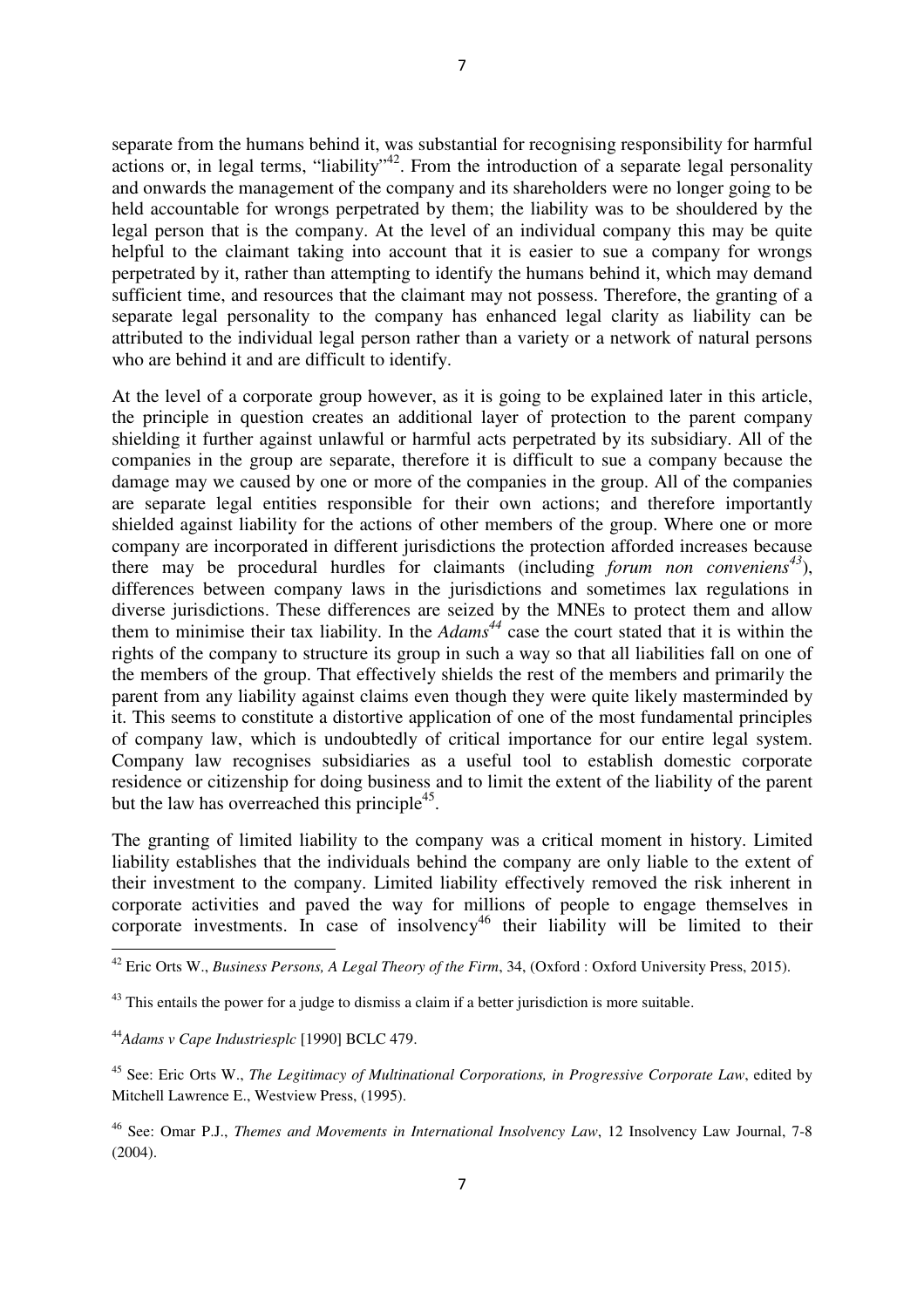contribution to the company's assets. In no way can it be extended to their personal assets. Therefore, limited liability effectively allows the shareholder eager to invest into a company to pre-determine the maximum level of his liability and losses in case of insolvency. It created a safety net which allows investors to provide their capital to the company without the threat of losing more than their pre-calculated acceptable loss in case of insolvency. Limited liability was viewed as the "greatest single discovery of our times...even steam and electricity are far less important than the limited liability corporation and they would be reduced to comparative impotence without  $it^{47}$ . The rationale behind this quite strong statement is the importance ascribed to the principle of limited liability for spurring the investment which was necessary to fuel the industrial revolution. As the industrial revolution was taking pace, it brought along rapid and radical changes to all aspects of economic life. It became evident that if England was to fully profit from the technological advances taking place in its territory it had to put in place corporate structures that would facilitate large scale investment. Admittedly, the existence of unlimited liability that rendered private investment in companies and ongoing industrial projects a decision of high risk was perceived as the main obstacle to the realisation of the enormous potential of the new economy. The doctrine came into existence roughly at the same time as the industrial revolution was gathering pace.

## **Groups of Companies: history, structures, invisibility, purpose and challenges***.*

The two principles which form the core of company law are clear in their application when it comes to a single corporate entity, but they can acquire a certain degree of controversy when they apply in a group of companies. The growth of MNEs has been possible precisely because most legal systems regard one company holding shares in another in exactly the same way as if the company were a human individual shareholder. Most legal systems take no account of the reality of the accumulation of power represented by a large number of companies related by interlocking shareholdings, despite the fact that many companies are organised in a 'group' structure wherein control is exercised over a number of subsidiaries through shares held by a 'parent' company. While the simplest case is a hierarchy with 100 per cent shareholding by a parent company, there are numerous other ways of creating effective control of one company over others through a range of share structures and other contractual devices such as franchises and joint ventures.<sup>48</sup>

From a legal point of view "each individual is a juridical entity with his own rights and duties"<sup>49</sup>. The principle of limited liability covered initially only the shareholders who were natural persons as a company could not become a shareholder in another company<sup>50</sup>. It facilitated investment as it ensured private individuals that their private property could not be seized by creditors in case of corporate insolvency. In fact, in the nineteenth century in the UK if the memorandum of association was silent, it was *ultra vires* for a company to purchase

<sup>47</sup>. William Hackley P, Tracey Benson G., *Shareholder Liability for Inadequate Capital*, 43 University of Pittsburgh Law Review, 841, (1982).

<sup>48</sup> EM Weitzenboeck, '*Between Contract and Partnership: Dynamic Networks as CollaborativeContracts and More*' (PhD Thesis, Oslo University, April 2010).

<sup>49</sup> Philip Blumberg, *Accountability of Multinational Corporations: The Barriers Presented by Concepts of Corporate Judicial Entity*, 24 Hastings International and Comparative Law Review, 207, (2001). Also see: J. Dine *The Governance of Corporate Groups,* (Cambridge: Cambridge University Press (2000) .

<sup>50</sup> Maria Jose Navarro Lezcano, *Piercing the Corporate Veil in Latin America Jurisprudence, A Comparison with the Anglo-American Method,* 16, (London/New York, Routledge, 2016).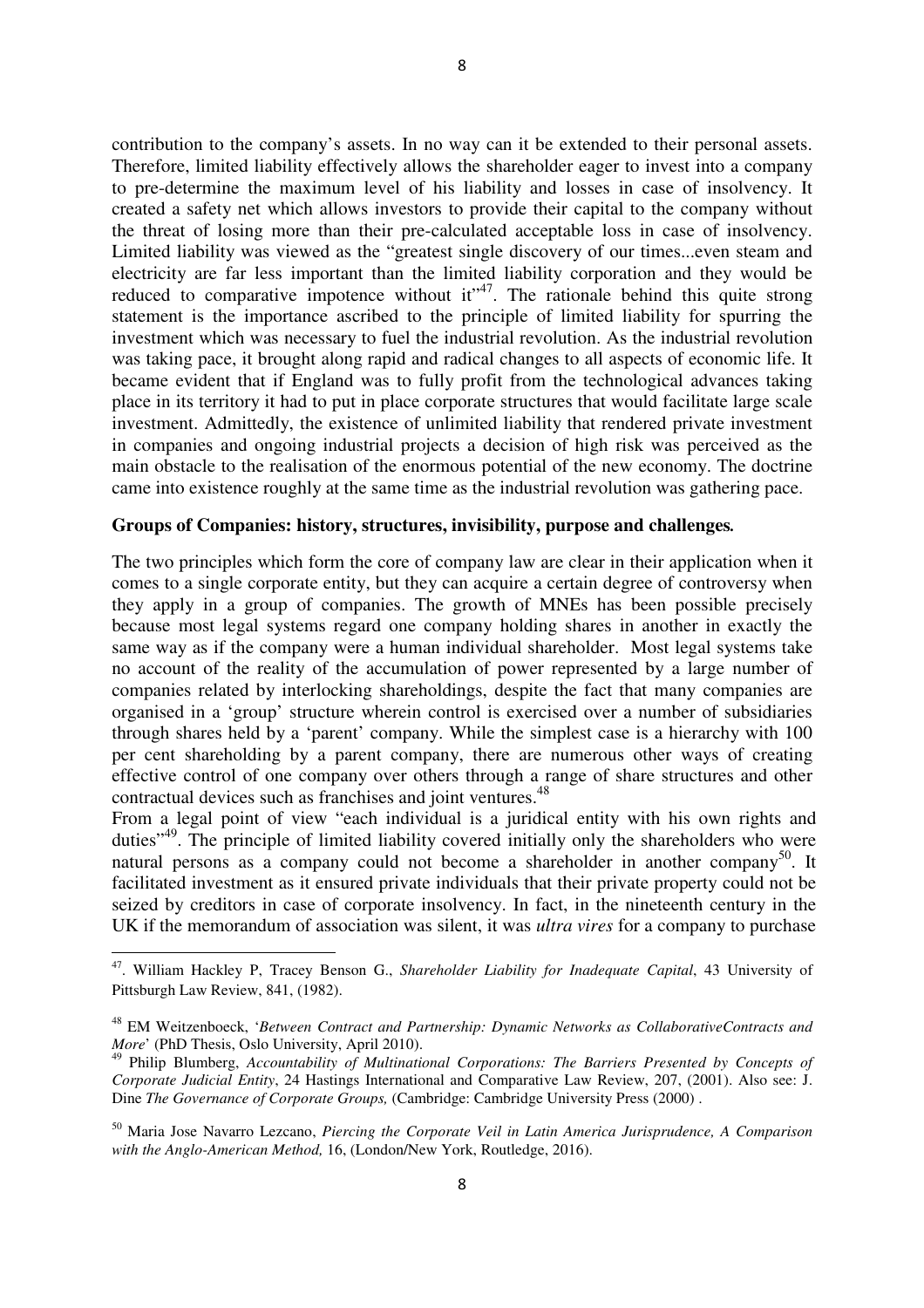shares of another company<sup>51</sup>. This meant that unless the –then- constitution of the company specifically allowed a company to buy shares of another company, the former could not do that. And if it did, the action would have been found invalid as an *ultra vires* act, which means an act which falls outside of the objects of the company. The UK Company's Act 1862 did not contain any explicit prohibition of inter-company shareholding<sup>52</sup> but, apparently the approach towards this issue was cautious. In the USA until the end of the nineteenth century a company could not acquire shares in another company save the cases where this was explicitly authorised by statute<sup>53</sup>. In the US this changed in 1890s when the state of New Jersey introduced new legislation<sup>54</sup> which allowed a company to form a subsidiary and to own its shares<sup>55</sup>.

So, it is fair to argue that limited liability for corporate groups "emerged from a historical accident<sup>"56</sup>. After companies were allowed to become shareholders of other companies, the doctrine of limited liability began applying to parent corporations, as shareholders, for acts of their subsidiaries<sup>57</sup>. Within a group the doctrine of limited liability limits the liability of both the parent company –for the actions of its subsidiaries- as well as of individual shareholders. That creates a multi-layer protection for the parent company which dissociates itself from any harmful actions perpetrated by subsidiaries linked to it unless they are functionally the same entity<sup>58</sup>.

At the early stages of corporate formation, the groups of companies consisted mostly of companies within the same jurisdiction. However, nowadays this is certainly not the case. Nowadays, the members of the group are present in multiple countries. Therefore, the main problem now is the extraterritoriality of national jurisdiction. Let us examine this a little more closely. Each nation-state has equal sovereign power to regulate its territory and to enact its own laws. Companies are a legal fiction invented by national law. Each state possesses the power (and usually the exclusive power) to regulate the company and to enforce its liabilities. It is important to note that a group of companies as a whole does not have legal personality<sup>59</sup>. It is not a single legal entity. MNEs are, rather, complex structures made up of individual

l

<sup>54</sup> New Jersey Act, 4 April 1888, ch 269 s1 (1888 N.J. Laws 385).

<sup>55</sup> H. Butler, *Nineteenth Century Jurisdictional Competition in the Granting of Corporate Privileges*, Volume 24 Journal of Legal Studies, 161, (1985).

<sup>57</sup> Gwynne Skinner, *Rethinking Limited Liability of Parent Corporations for Foreign Subsidiaries' Violations of International Human Rights Law*, 72 Wash. & Lee L. Rev. 1769, 1773, (2015)..

<sup>57</sup> Gwynne Skinner, *Rethinking Limited Liability of Parent Corporations for Foreign Subsidiaries' Violations of International Human Rights Law*, 72 Wash. & Lee L. Rev. 1769, 1773, (2015)..

<sup>58</sup> Meredith Dearborn, *Enterprise Liability: Reviewing and Revitalizing Liability for Corporate Groups*, 97 Cal. L. Rev. 195, 197, (2009),.

<sup>59</sup> Melvin Aron Eisenberg, *Corporate Groups in Gillooly Michael, The Law Relating to Corporate Groups*, The Federation Press, 2, (1993).

<sup>51</sup> In *re European Society Arbitration Accounts*, 8 Ch. D. 679, 692 (1878)

<sup>52</sup> *Barned's Banking Company* 3 L.R.-Ch. 105, 112-13 (1867).

<sup>53</sup> See: *Louis K. Liggett Co.v Lee, 288 US 517, 556. 1933*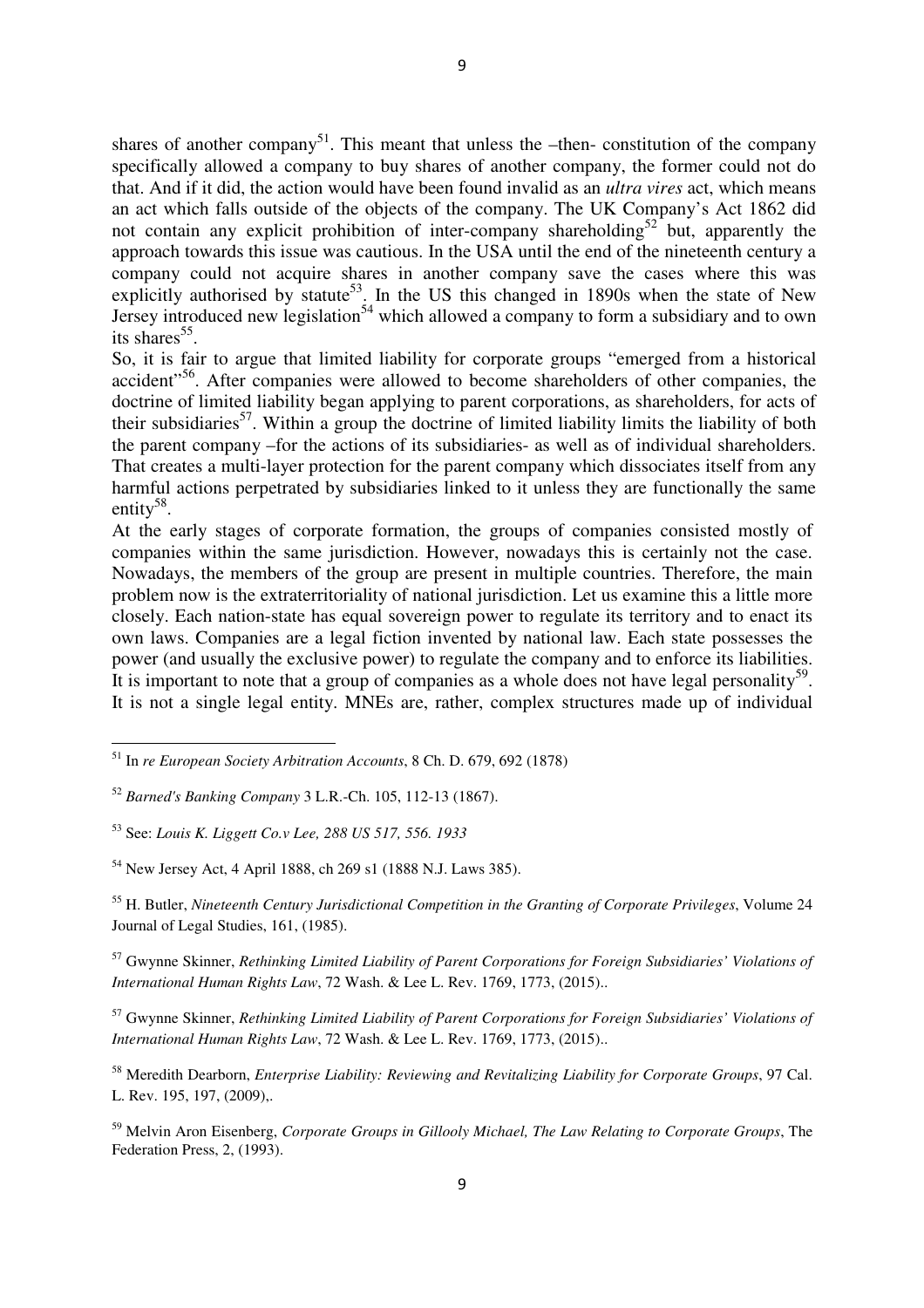companies in a variety of interrelationships. While globalization means that the world appears to be a smaller place and while goods and people can move freely across borders, companies remain legally tied to the country where they are formed. The operation of equal sovereign power, moreover, normally means that regulations made in one jurisdiction, in the normal course of events, cannot have any impact on corporate liability in another. This is the problem of extraterritoriality. The fact that MNEs are series of companies formed in different national legal systems and tied together in various legal ways, either by holding shares in each other or by various legally binding agreements between them presents genuine complexity. The latter renders taxing MNEs quite difficult.

Therefore, the main motives for opening a subsidiary in another jurisdiction are the desire to escape "the difficulty – if not the impossibility- of qualifying the parent company as a foreign corporation in a particular state...the avoidance of taxation...the desire for limited liability<sup> $50$ </sup>. A primary purpose for this parent-subsidiary organisational structure is to minimise the potential liability of the parent company<sup>61</sup> for the operation and potential claims against its subsidiaries<sup>62</sup>. A corporate group can be defined as two or more companies that operate "under a similar directive to achieve a common objective"<sup>63</sup>. Groups are complex structures made up of individual companies in a variety of interrelationships<sup>64</sup>. Given the complexity of the links between the members of the group it is difficult to provide a uniform definition of the term "group"<sup>65</sup>. A crucial element is the element of control that one member exerts over the other that determines whether the companies are "affiliated", "associated" or we are talking about a "collective conduct of the integrated business"<sup>66</sup>. Vertical groups comprise a parent and its subsidiaries, while horizontal groups comprise of companies with crossholdings or pyramidal structures<sup>67</sup>. Within the group each company enjoys the privileges of

<sup>60</sup> Douglas O. William, Shanks M. Carrol, Insulation from Liability Through Subsidiary Corporations, 39 Yale Law Journal 193, 193, 1929.

l

<sup>61</sup> John Matheson H., *The Modern Law of Corporate Groups: An Empirical Study of Piercing the Corporate Veil in the Parent Subsidiary Context*, 87 North Carolina Law Review, 1094, (2008-2009).

<sup>62</sup>See John Matheson H, Brent Olson A., *A Call for a Unified Business Organization Law*, 65 George Washington Law Review, 1, (1996).

<sup>63</sup> Maria Jose Navarro Lezcano, *Piercing the Corporate Veil in Latin Americal Jurisprudence, A Comparison with the Anglo-American Method,*15, ( London/New York: Routledge, 2016)

<sup>64</sup>See the US Third Restatement, ALI '*Restatement of the Law, Third, Foreign Relations'* at para 213: 'For purposes of international law, a corporation has the nationality of the state under the law of which the corporation is organised'. And on 'Multinational Corporations': 'The Multinational enterprise or corporation … is an established feature of international economic life, but it has not yet achieved special status in international law or in national legal system. A multinational corporation generally consisted of group of corporations, each established under the law of some state, linked by common managerial and financial control and pursuing integrated policies.'

<sup>65</sup> D. Prentice, *Some Aspects of the Law Relating to Corporate Groups in the United Kingdom*, 13(1) Connecticut Journal of International Law, 313, (1999).

<sup>66</sup> See N. Mendelson, *A Control Based Approach to Shareholder Liability for Corporate Torts,* 102(1) Columbia Law Review, 1203, (2002).

<sup>67</sup> See: Janet Dine, *The Governance of Corporate Groups*, Cambridge Studies in Corporate Law, Cambridge University Press, (2000). And: D. Prentice, *Some Aspects of the Law Relating to Corporate Groups in the United Kingdom*, 13(1) Connecticut Journal of International Law, 313, (1999).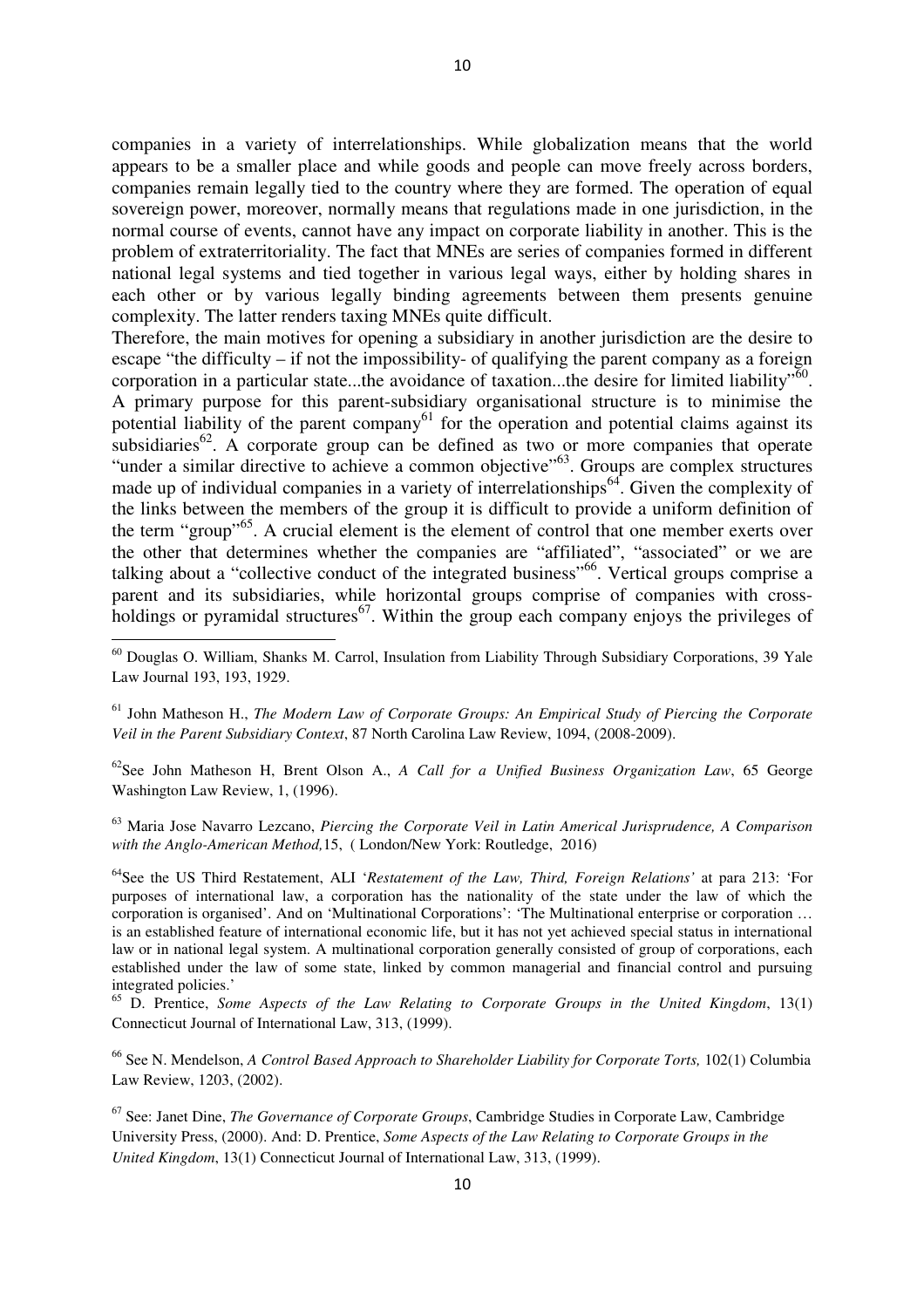limited liability and of the independence guaranteed by the separate legal personality. Despite the fact that the group companies share a "unity of purpose"<sup>68</sup> and "commonality of design<sup>"69</sup>, the members of the group are independent entities. Each of the members of the group is subject to the jurisdiction of the country where it is established. Therefore, although the members of the group may follow the same strategy and pursue the same agenda, they are independent of each other and subject to a different set of laws depending on the jurisdiction and the country of establishment. The companies are "creatures of national legal systems since they are incorporated in certain jurisdictions"<sup>70</sup>. The term "multi-national enterprises" stems from the recognition of the fact that the group consists of members operating in an array of different countries<sup>71</sup>. Hence, they are subject to different jurisdictions which entail a set of legal obligations and standards that need to be adhered to, which may vary significantly from country to country. The operation of equal sovereign power, moreover, normally means that regulations made in one jurisdiction, in the normal course of events, cannot have any impact on corporate liability in another. The combination of separate legal personality and limited liability rendered the creation of a subsidiary an attractive choice. It enables its parent company to enter another jurisdiction, unfold its business activities while shielded from liability. It insulates an area of investment and a set of assets from pressures from either creditors or the judiciary as the liability will fall on the subsidiary rather than the controlling parent. Limited liability was created to protect private investment into companies. However, at group level there is a shifting of risk from the parent company and its shareholders to the creditors of a subsidiary<sup>72</sup>. This is because the parent is protected by two levels of limited liability; one that shelters the parent company against liability of the subsidiary and a second one which shelters the parent's shareholders from any claim against them.

# **Limited Liability and Separate Legal Personality should not apply to groups for tax purposes.**

Problems started to emerge when the traditional company law concepts of limited liability and separate legal personality applied at the group level. Legal personality and limited liability as well as company law in general took shape at a time when "business enterprises were organised and conducted through a single independent corporation"<sup>73</sup>. The role of a natural person as a shareholder differs from that of a company as a shareholder. The former is usually apathetic and unaware of corporate developments which can lead to insolvency and therefore

 $\overline{a}$ 

<sup>68</sup> Shwetank Ginodia, Rishi Shroff, *A Corporate Governance Perspective on Lifting the Veil in Group Companies in India and the United Kingdom*, International Company and Commercial Law Review, 423, (2014).

<sup>69</sup> Philip Blumberg , *The Transformation of Modern Corporation Law: The Law of Corporate Groups*, 37(1) Connecticut Law Review, 606, (2005).

<sup>70</sup> Muzzafer Eroglu, *Multinational Enterprises and Tort Liabilities, An Interdisciplinary and Comparative Examination*, 70, (London: Edward Elgar, 2008).

<sup>71</sup> Karen Vandekerckhove, *Piercing the Corporate Veil*, Kluwer Law International, 5, (The Netherlands, 2007).

<sup>72</sup> Muzzafer Eroglu, *Multinational Enterprises and Tort Liabilities, An Interdisciplinary and Comparative Examination*, 72, (London: Edward Elgar, 2008).

<sup>73</sup> Karen Vandekerckhove, *Piercing the Corporate Veil*, Kluwer Law International, 5, (The Netherlands, 2007).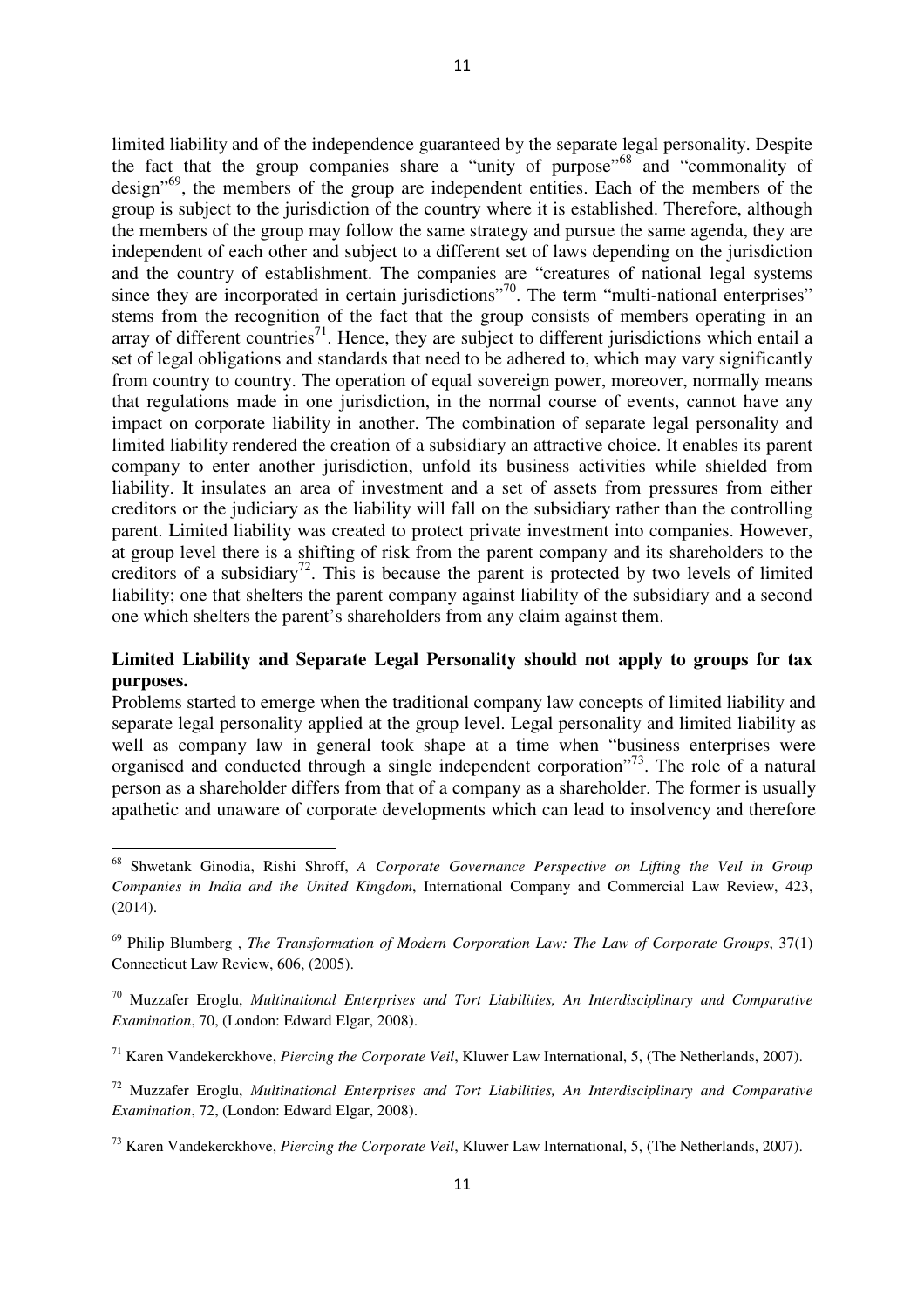in need of protection covering his personal assets. In such a context limited liability reduces transaction and monitoring  $\cos ts^{74}$ . It reduces the need for shareholders to monitor managers<sup>75</sup>. That has been viewed as enhancing efficiency<sup>76</sup>. However, when those concepts apply to the "complex corporate structure of the large multinational enterprise, they break  $down$ <sup> $77$ </sup>.

Nowadays, within the group context limited liability that insulates parent corporations from "liability for the claims of involuntary creditors of the controlled corporation causes even economists to...concede that limited liability raises serious problems because it enables the enterprise to externalize its costs"<sup>78</sup>. Limited liability now enables a corporate group which is structured in tiers of companies to insulate each corporate tier of the group, and thus, achieve "layers of insulation for the parent corporation from liability for the obligations of its numerous subsidiaries"<sup>79</sup>. Shareholder protection is not even an issue at this stage. Even if a parent company is not shielded against the liabilities of its subsidiaries, the shareholders of the parent will still be protected as they are covered at individual level by limited liability<sup>80</sup>. Hence, the liability for the subsidiaries' harmful action will not be shouldered by them but by the legal person that is the parent company.

Thus, while at the level of an individual company the necessity of limited liability is almost self-evident, the case for disregarding the corporate entity is more compelling when the shareholder itself is another corporate entity ${}^{81}$ . Granting limited liability to individual investors may encourage "investment in productive albeit risky activities"<sup>82</sup>. However, its extension to parent companies is inappropriate because they "manifestly constituted an important part of the enterprise"<sup>83</sup>. The majority of private individuals acquiring shares of

l

<sup>75</sup> Frank H Easterbrook., Daniel R. Fischel, *The Economic Structure of Corporate Law*, Harvard University Press, 41-44, (1996).

<sup>76</sup> Frank H Easterbrook., Daniel R. Fischel, *The Economic Structure of Corporate Law*, Harvard University Press, 41-44, (1996)...

<sup>77</sup> Philip Blumberg, *Accountability of Multinational Corporations: The Barriers Presented by Concepts of Corporate Judicial Entity*, 24 Hastings International and Comparative Law Review, 207, (2001).

<sup>78</sup> Philip Blumberg, "*Limited Liability and Corporate Groups*" Faculty Articles and Papers. 28, (1986). Also at: http://digitalcommons.uconn.edu/cgi/viewcontent.cgi?article=1027&context=law\_papers, Janet Dine, *Jurisdictional Arbitrage by multinational companies: a national law solution*?, 3 (1) Journal of Human Rights and the Environment, (March 2012).

<sup>79</sup> Philip Blumberg, "*Limited Liability and Corporate Groups*", (Faculty Articles and Papers. 28, (1986).

<sup>80</sup> John Swain A., Edwin Aguilar E., *Piercing the Veil to Assert Personal Jurisdiction Over Corporate Affiliates: An Empirical Study of the Cannon Doctrine*, 84 Boston University Law Review, 446, (2004).

<sup>81</sup> See: Kurt Strasser A., *Piercing the Veil in Corporate Groups*, 37 Connecticut Law Review, 664-665, (2005).

<sup>82</sup> David Leebron W., *Limited Liability, Tort Victims and Creditors*, 91 Columbia Law Review, 1566, (1991).

<sup>83</sup> Philip Blumberg., *The American Law of Corporate Groups*, in McCahery, Picciotto and Scott, *Corporate Control and Accountability*, Clarendon, 308, (1995).

<sup>74</sup> Judith Freedman, *Limited Liability: Large Company theory and Small firms*, 63(3) The Modern Law Review, 37, (2000).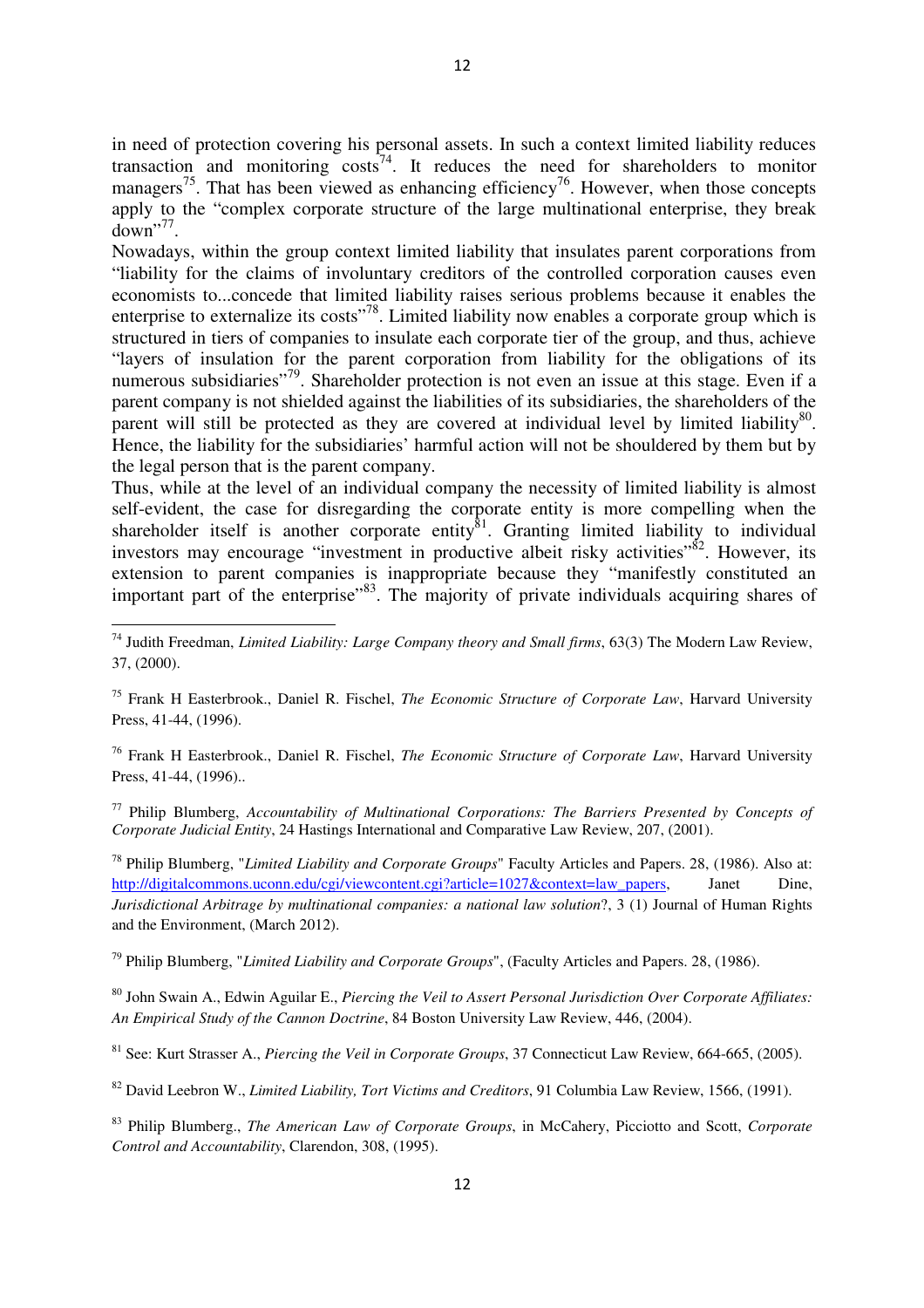either a private or a public company do not possess the assets and capital that a company has when it sets up a network of subsidiaries. In the case of the latter, the company possesses sufficient capital and financial and legal expertise to set up a network of inter-connected companies in a variety of jurisdictions. The parent company will not act as a passive investor or as a "normal shareholder"<sup>84</sup> who is in need of protection. It will actively engage in the management of the subsidiary. For this reason there are no information and monitoring costs either. In this case the principle of limited liability is actually twisted in making sure that the parent is to be safeguarded against any legal claims against the subsidiary when the latter is involved in illegal or sometimes criminal activities. Therefore, what was designed as an incredibly important legal tool which protected the rights of individuals, evolved into a mechanism which shields a parent company against liability for illegal activities perpetrated by its subsidiary in an anyway quite complex web of inter-related companies. In such a case the parent company's liability will be limited to the extent of its shareholding in the subsidiary. However, parents will arrange their legal and financial affairs in such a way so as to minimise involvement of that type in subsidiaries.

This enables an era of "organisational decoupling" primarily achieved through the so-called subsidiarisation<sup>85</sup>. Subsidiarisation is a term which is employed when it is to define the channelling of corporate activities through different legal entities<sup>86</sup>to avoid risk. Subsidiarisation on the basis of the *Adams* case <sup>87</sup>has become a part of a business strategy to "insulate one card in the house of corporatisation from the collapse of another card"<sup>88</sup>. The organisational structure of the group can be shaped so as to shift liability exclusively in one member of a group, which is established in the jurisdiction with the less restrictive legislative framework. As the final part of the article will argue, it can also be shaped in a manner which can attain significant tax avoidance for the group using a web of intra-company loans, transfer agreements, intellectual property and other undoubtedly legal tools which can relieve the parent from many regulatory or tax burdens. This "organisational decoupling"<sup>89</sup>or "liability" outsourcing<sup>"90</sup>aims at breaking down the central business into a variety of legal entities operating in different jurisdictions so that the parent escapes liability. This means that a parent can outsource liability-prone activities to the subsidiary. The parent can simply lead its subsidiary to legal demise by ordering its liquidation and the potential transfer of its assets to the parent or to another member of the group. This means that the subsidiary will cease to

<sup>87</sup> *Adams v Cape Industriesplc* [1990] BCLC 479.

 $\overline{\phantom{0}}$ 

<sup>88</sup> See: Griggs L. &Lugten G., *Veil over the Nets (Unravelling the Corporate Liability For IUU Fishing Offences),* 31(2) Marine Policy, 159-168, (2007).

<sup>89</sup> Linn Anker-Sørensen, .'*Financial Engineering as an Alternative Veil for the Corporate Group'*. 5 European Company Law 13, 161, (2016)..

<sup>90</sup> Alexander Daehnert , *Lifting the Corporate Veil: English and German Perspectives on Group Liability*, 18(11) International Company and Commercial Law Review, 393, ( 2007).

<sup>84</sup> See: Peter Muchlinski, *Holding Multinationals to Account: Recent Development in English Litigation and the Company Law Review*, 23 Company Lawyer, pages 173-175, (2002).

<sup>85</sup> Linn Anker-Sørensen, .'*Financial Engineering as an Alternative Veil for the Corporate Group'*. 5 European Company Law 13, 158, (2016).

<sup>86</sup> Such as subsidiaries, franchises, joint ventures, holding companies etc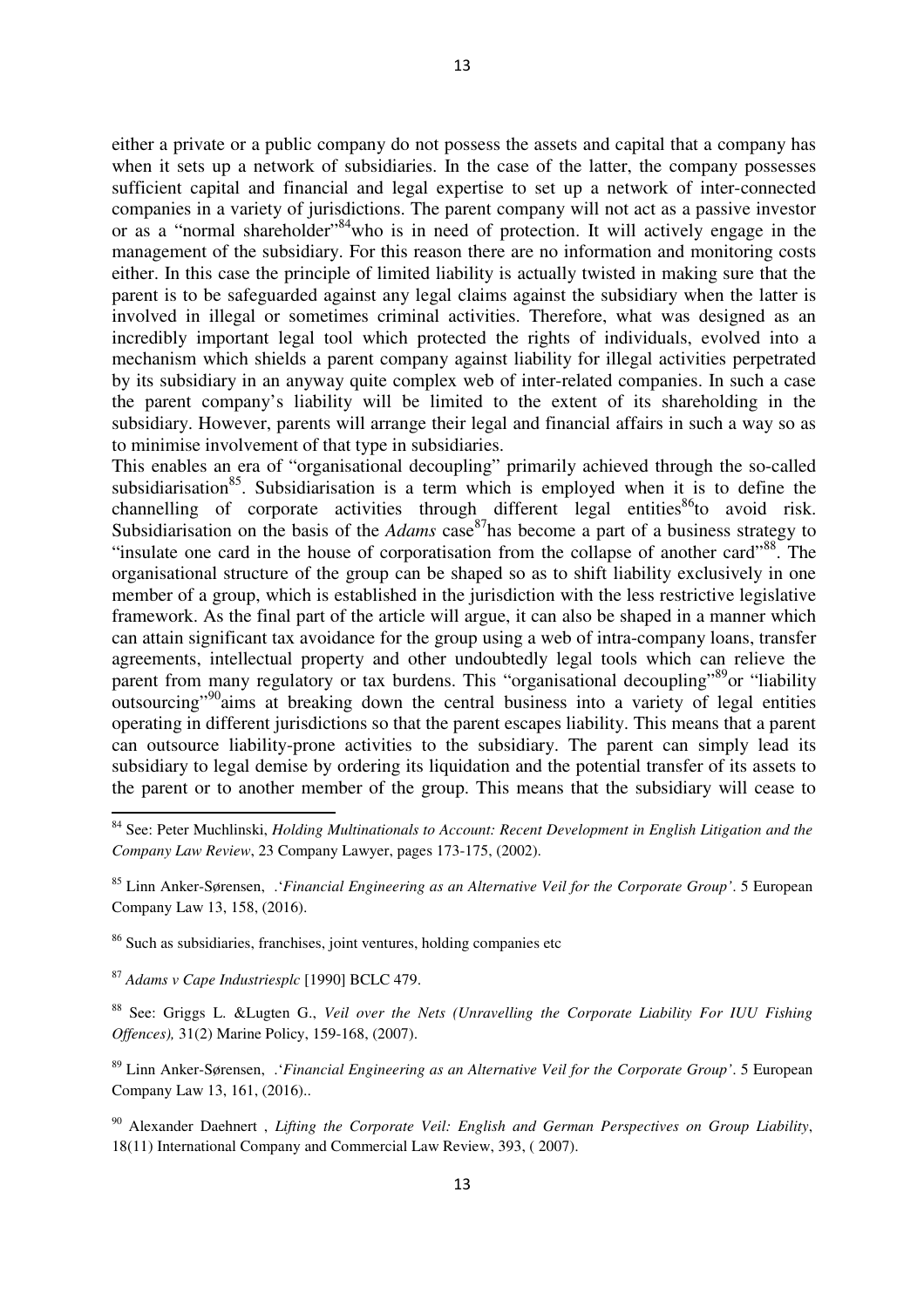exist from a legal point of view which entails the loss of any liability in the first place. In the best case scenario the litigators are left with the herculean task to detect any sufficient business or administrative link between the subsidiary and the parent which will result in the liability attached to the latter. But, the group will have positioned and structured itself in such a way that such links would be almost impossible to prove. The most distinctive feature of multinational corporate groups is their incredible complexity<sup>91</sup>. Therefore, tracing liability within the context of a corporate group<sup>92</sup> is viewed as one "of the great unsolved problems of modern company law and probably the most controversial problem of group law<sup>193</sup>. And this is why piercing the veil or otherwise establishing a legal link between the parent and the subsidiary so that the former will be found liable for the harmful acts of the latter is the "most litigated issues in corporate law",  $94$ .

#### **Countering MNE's arbitrage**

l

The simple way to counter the protection afforded to MNEs via the doctrine of separation between companies is to lift the corporate veil. The lifting or piercing of the corporate entails that the two companies are not to be viewed as independent legal entities but as a single one bearing the same level of liability. In this case the parent is liable for the actions of its subsidiary which loses its independence before the court. The problem is that the piercing of the veil is one of law's most "unpredictable doctrines...predicting when the veil of limited liability will be disregarded is like predicting lightening strikes"<sup>95</sup>. This is because the lifting of the veil will be very much dependent on the nature of the case, the preferences of the individual judges<sup>96</sup> who will be called up to issue a decision based on criteria which are anything but solid $97$ . It is astonishing that even today the UK does not possess a "specific body of law applicable to corporate groups<sup>"98</sup>. The problem with the doctrine is its "raison"

<sup>94</sup> Robert B. Thompson , *Piercing the Veil Within Corporate Groups: Corporate Shareholders as Mere Investors*, 13 Connecticut Journal of International Law, 383, (1999).

<sup>95</sup> Stephen Bainbridge M., Todd M. Henderson, *Limited Liability, A Legal and Economic Analysis*, 4, (Edward Elgar, 2016).

<sup>96</sup> See S. Ottolenghi , *From Peeping Behind the Corporate Veil to Ignoring it completely*, 53 Modern Law Review, 338, (1990).

<sup>97</sup> See *Adams v Cape Industriesplc* [1990] Ch.433 (A.C.). The criteria on the basis of which the veil may be lifted are whether the subsidiary operates as a facade to conceal fraud, whether the parent and the subsidiary form a "single economic unit" and whether the subsidiary operates as an agent of the parent. All criteria are fluid and open to interpretation on the part of the judges.

<sup>98</sup> Simeon Obidairo , *Transnational Corruption and Corporations. Regulating Bribery through Corporate Liability*, 182, (Ashgate, 2013).

<sup>91</sup> T Hadden, *Inside Corporate Groups*, 12 International Journal of the Sociology of Law, 271, (1984).

<sup>92</sup> C. Schmitthoff , *BancoAmbrosiano and Modern Company Law*, Journal. Business. Law, 363 (1982).

<sup>93</sup> Karen Vandekerckhove , *Piercing the Corporate Vei*l, Kluwer Law International, The Netherlands, 56, (2007).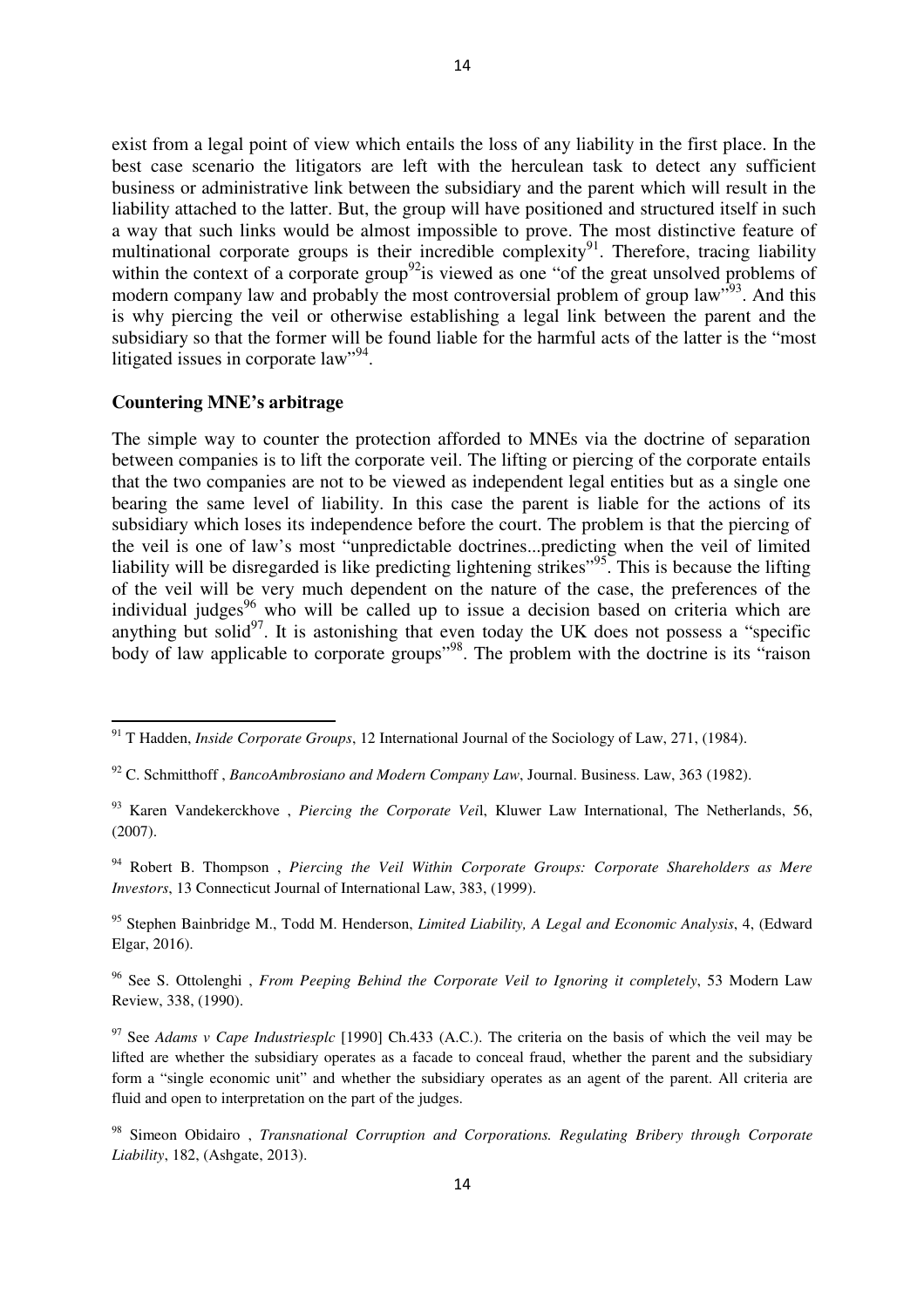d'être"<sup>99</sup>. It exists as an exception to the rule of limited liability so as to prevent injustice and unfairness<sup>100</sup>. Therefore, the application of the doctrine has always been "fact specific and open-ended $101$  or "incoherent and unpredictable"<sup>102</sup>, "uncertain and doctrinally unsustainable"<sup>103</sup> or an "incomprehensible mess"<sup>104</sup>.

The UK jurisprudence in this area is "far from principled"<sup>105</sup>. The courts are reluctant to admit the reality of interrelated companies acting in any other way than as a number of separate entities tied together by their relationship as significant shareholders in each other. It is not difficult to accept that perhaps the most "extreme example of separate units is the  $UK$ <sup>".106</sup>The UK will employ a contractual approach towards the corporate group. It will view its constituent companies merely as shareholders who are pursuing their individual interests while protected by limited liability. Consistent to its laissez-faire economic principles the country refrained from putting in place any statute regulating liability at group level. The UK courts will consider the subsidiary as a single entity with the mother company only in cases of fraud or where it is shown beyond any possible doubt that the two companies constitute a single economic unit; that means that the subsidiary acts simply as the agent of the parent. These requirements have historically proved very hard to meet, as is shown by case law and legal practice. The approach of the UK courts is epitomised in the *Adams*<sup>107</sup> case, where the Court of Appeal spelled out its position on the subject matter in the clearest terms: "if a company chooses to arrange the affairs of its group in such a way that the business carried on in a particular foreign country is the business of the subsidiary and not its own it is entitled to do so". In the UK a 98% controlling interest of the parent in the subsidiary does not of itself give rise to an agency relationship so as to treat the parent and the subsidiary as one enterprise<sup>108</sup>. Therefore, so far as the English courts are concerned, there is no single group

<sup>101</sup> T.K. Cheng , *The Corporate Veil Doctrine Revisited: A Comparative Study of the English and the US Corporate Veil Doctrines,* 34 Boston College International and Comparative Law Review, 330, (2011).

<sup>102</sup> D. Millon , *Piercing the Corporate Veil, Financial Responsibility and the Limits of Limited Liability*, 56(5) Emory Law Journal, 1307, (2007).

<sup>103</sup> Marc Moore , *A Temple Built on Faulty Foundations: Piercing the Corporate Veil and the Legacy of Salomon v Salomon*, Journal of Business Law, 180, (March 2006).

<sup>104</sup> John Matheson H., *The Modern Law of Corporate Groups: An Empirical Study of Piercing the Corporate Veil in the Parent Subsidiary Context,* 87 North Carolina Law Review, 1095, (2008-2009).

<sup>105</sup> Simeon Obidairo , *Transnational Corruption and Corporations. Regulating Bribery through Corporate Liability*, 186, (Ashgate, 2013)..

<sup>106</sup> Janet Dine, *The Governance of Corporate Groups*, 43-44, Cambridge Studies in Corporate Law, (Cambridge University Press, 2000).

<sup>107</sup>*Adams v Cape Industriesplc* [1990] BCLC 479.

<sup>108</sup> *Kodak Ltd v Clark* [1903] 1 KB 505.

 $\overline{a}$ 

<sup>99</sup> Edwin Mujih C*., Piercing the Corporate Veil as a Remedy of Last Resort after Prest v Petrodel Resources Ltd: inching towards abolition?*, 40, Company Lawyer, (2016).

<sup>100</sup> Jeff Chan H.Y. , *Should "reverse piercing" of the corporate veil be introduced into English Law?,* Company Lawyer, 163, (2014).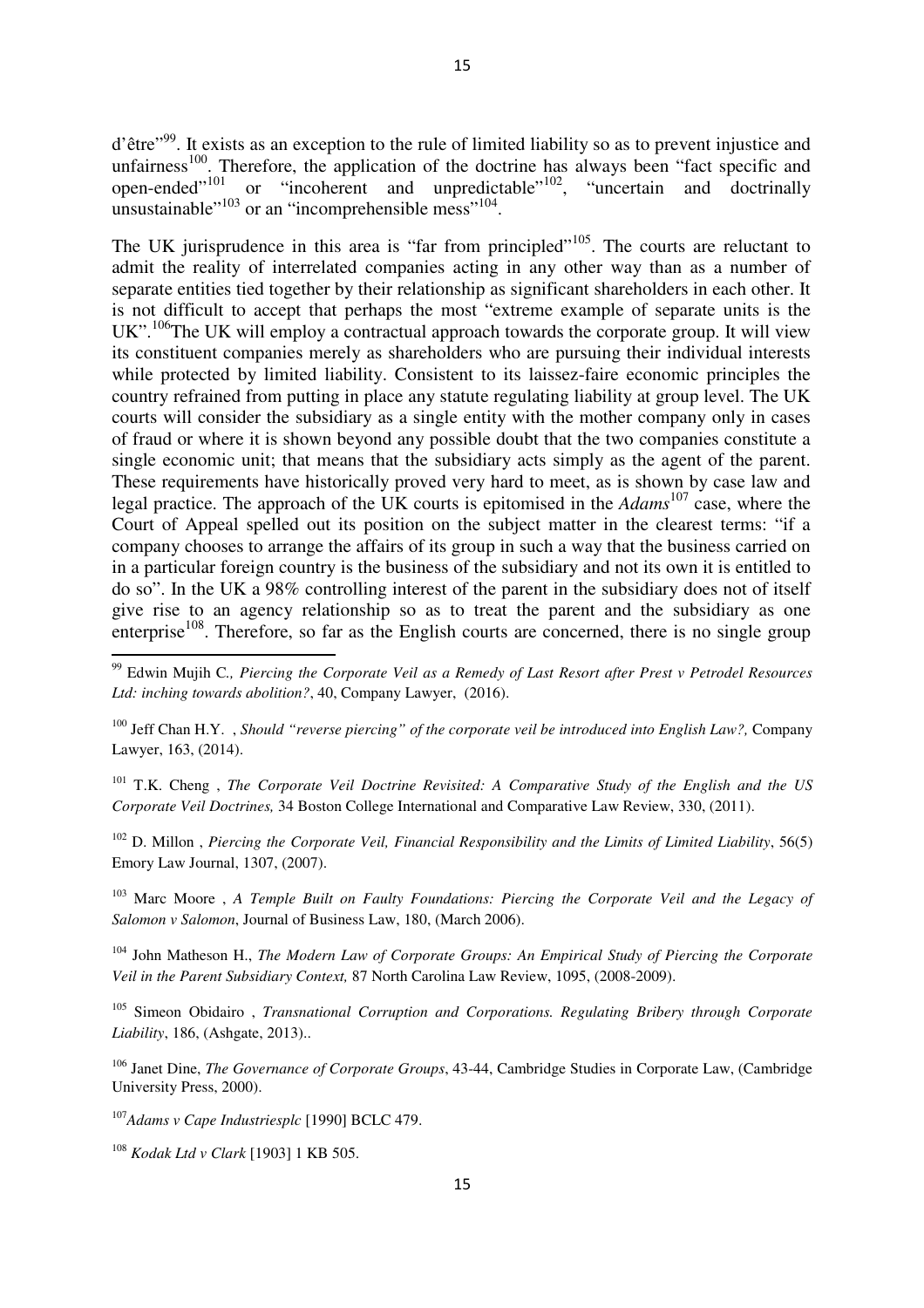`entity' as such.<sup>109</sup> In many ways globalisation poses such a challenge for the traditional legal system which is based on sovereign domestic legal systems. The activities of multi-national groups of companies point to the difficulty of holding them liable under "this traditional understanding of international law"<sup>110</sup>. International law is still focused on nation states as the main players<sup>111</sup> therefore applying its jurisdiction to a group of companies will collide with national sovereignty. As explained before individual members of the group are subject to the jurisdiction of their establishment as the group does not possess a single legal personality and it does not amount to a single legal entity but to a collection of companies subject to divergent laws and legal norms.

The main jurisdiction providing for avenues to link parents and subsidiaries using control mechanisms is Germany with the *Konzenrecht*<sup>112</sup>. A number of jurisdictions<sup>113</sup> are using the German system and adding an 'enterprise' concept using a 'control' concept which links companies who are part of a company group together, often using connections which show that they are controlled by the same financial systems, overlapping managements or shareholders. The legal doctrine of the separation of the companies is breached in particular situations including the overlapping connections. In this way, the German law uses the relevant connections to say that some companies in the group will have legal obligations. However strong the connections between companies in the group they will not have obligations between companies *unless* they are linked by with an equity relationship i.e. a proportion of the same shareholders. This is not the same as the Albanian Law on Entrepreneurs and Companies<sup>114</sup> because, although it which was modelled on the basis of the German law, it defines a parent-subsidiary 'relationship' which *does not involve shareholder holding*. Rather, the relationship 'shall be deemed to exist where one company regularly behaves and acts subject to the directions or instructions of another company.' The idea is that a claimant can sue the parent company or and subsidiaries wherever the company is incorporated. The 'enterprise' idea is not new<sup>115</sup> but there is an invigorated push because of

<sup>111</sup> Stefan. Kirchner, *The Subjects of Public International Law in a Globalised World*, 2 Baltic Journal of Law and Politics, 83 (2009).

<sup>112</sup> The Konzernrecht provisions are found in the *Aktiengesetz of 6 Sept. 1965* (Federal Law Gazette I, 1089), See: Alexander Scheuch, *Konzernrecht: An Overview of the German Regulation of Corporate Groups and Resulting Liability Issues*. 13 (5) European Company Law, *(*December 6, 2016); University of Oslo Faculty of Law Research Paper No. 2016-29. Available at SSRN: https://ssrn.com/abstract=2881180 Company Law, Vol. 13,

<sup>113</sup> The *Konzenrecht* has been copied in Brazil, Portugal, Slovenia, Croatia, and Taiwan See:, Mads. Andenas, and Frank. Wooldridge, *European Comparative Company Law,* CUP, 448-449, (2009). Albanian Law has an extended extraterritoriality concept , See: Law No. 9901 'On Entrepreneurs and Companies' 2008.

<sup>114</sup> No. 9901 2008, specifically Article 207.

<sup>109</sup> Janet Dine, *Jurisdictional Arbitrage by multinational companies: a national law solution*?,3 (1) Journal of Human Rights and the Environment, 44, March 2012..

<sup>110</sup> Katarina Weilert , *Taming the Untamable? Transnational Corporations in the United Nations Law and Practice, Max Planck* Yearbook of United Nations Law, Volume 14, 447, (2010).

<sup>115</sup> J. Dine, *The Governance of Corporate Groups, (*Cambridge University Press 2000).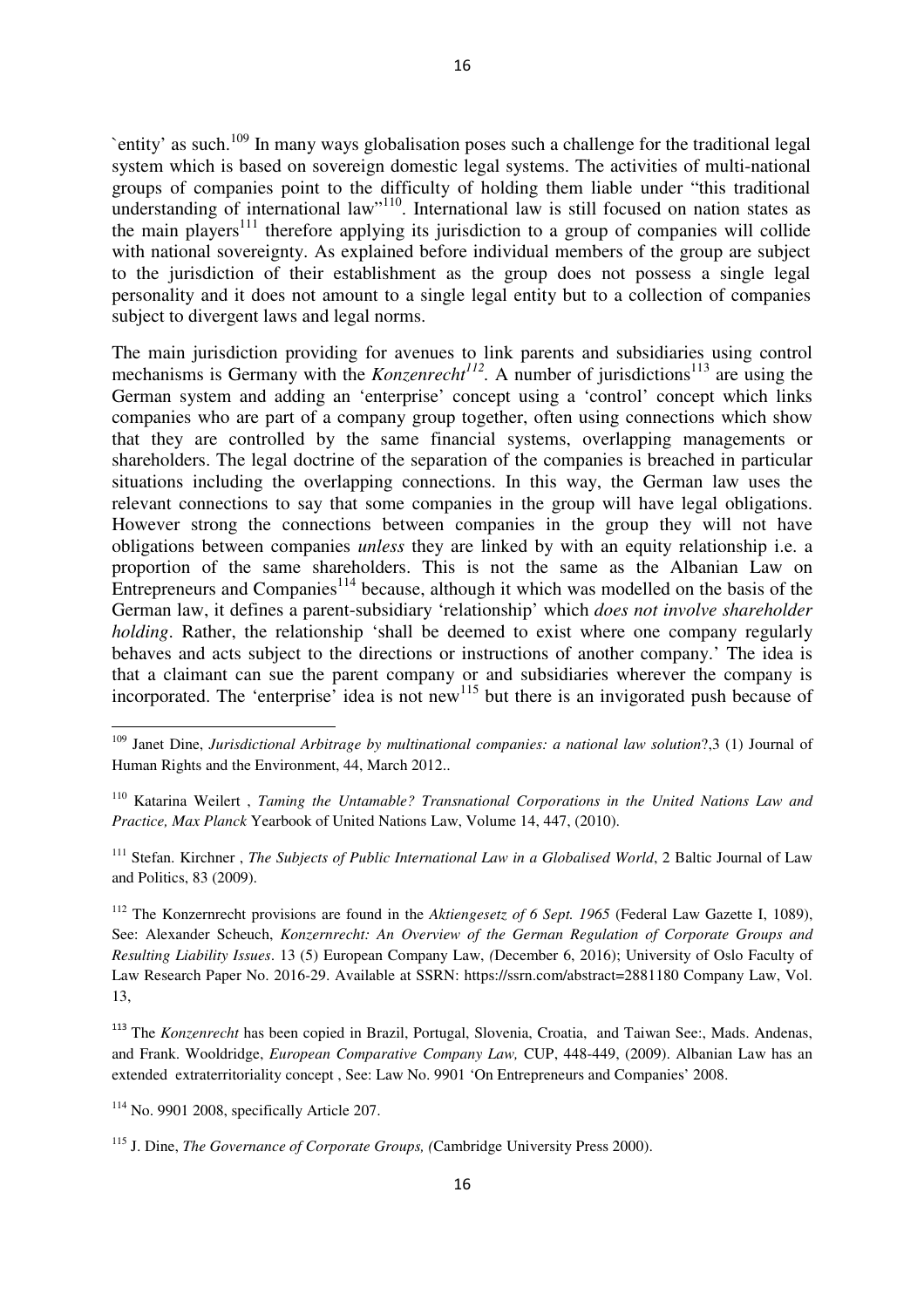17

extraterritoriality arbitrage by MNEs have focused on tax avoidance and evasion.<sup>117</sup> It is difficult to estimate the extent of the problem presented by tax havens because they operate as a 'hidden economy'. However, Tax Justice and Oxfam have estimated that US\$18.5 trillions are processed in the havens, and that developing countries have lost US\$12 trillions to illicit outflows.<sup>118</sup> The company mechanisms of lifting the veil or a concept of enterprise groups are blunt tool and later we will consider other European initiatives. However, the company law mechanism of an 'enterprise group' is interesting, other initiatives found in this paper may be stronger.<sup>119</sup>

### **Intellectual Property as a tool for tax avoidance**

In this context one needs to examine intellectual property as it "has become the leading taxavoidance vehicle"<sup>120</sup> for multinationals. Multinationals are "stripping money out of market countries and into tax haven intangibles holding companies"<sup>121</sup>. Certain of the characteristics of intellectual property make it ideal for avoiding tax<sup>122</sup>. Firstly, in contrast to tangible property such as hardware or factories, intellectual property such as patents or copyright can easily be transferred to low tax countries or to tax havens with the click of a button or through the submission of paperwork<sup>123</sup>. Secondly, the nature of the intellectual right renders its precise market valuation very difficult to establish. That grants to multinationals the ability to justify the artificially low market valuations that entail low tax assessments. Virtually "all IPbased tax-avoidance schemes involve assigning an artificially low price to a piece of  $IP$ <sup>124</sup> at some point in time. The most prevalent way to shift profits is therefore through transfer pricing and licensing. Transfer pricing is a business structural tool that helps multinationals to

 $\overline{\phantom{0}}$ 

.

<sup>116</sup> Linn Anker-Sørensen,, *Parental Liability for Externalities of Subsidiaries: Domestic and Extraterritorial Approaches* University of Oslo Faculty of Law Research Paper No. 2014-36 (October 7, 2014).; Nordic & European Company Law Working Paper No. 14-06. Available at SSRN:http://ssrn.com/abstract=2506508 or http://dx.doi.org/10.2139/ssrn.2506508

<sup>117</sup> Nicholas Shaxson, *Treasure Islands, (*Vintage Books, 2012), OECD: *The OECD Project on Harmful Tax Practices, (*2002), IMF: *IMF Working Paper; Base Erosion, Profit Shifting and Developing Countries,*  WP/151/118, (2015), W. Crivelli, R. De Mooij, M Keen, *IMF Policy Paper; Spillovers in International Corporate Taxation, (*2014), the IMF said that the effect is 'significant and sizable'.

<sup>118</sup> The Tax Justice Network, '*The Size of the Problem'*, 2016 and see footnote 32 in this article

<sup>&</sup>lt;sup>119</sup> Ibid, see the section entitled 'It is time to change'.

<sup>120</sup> Andrew Stanek-Blair, *Intellectual Property Solutions to Tax Avoidance*, 62 UCLA Law Review, 2, 4, (2015).

<sup>121</sup> Lee Sheppard A, *Is Transfer Pricing Worth Salvaging?*, 136 Tax Notes 467, 470, (2012).

<sup>122</sup> Michael Graetz J., Rachael Doud, *Technological Innovation, International Competition and the Challenges of International Income Taxation*, 113 Columbia Law Review, 347, 402, ( 2013).

<sup>123</sup> See: Yariv Brauner , *Value in the Eye of the Beholder: The Valuation of Intangibles for Transfer Pricing Purposes,* 28 Virginia Tax Review, 79, 88, (2008).

<sup>&</sup>lt;sup>124</sup> Andrew Stanek-Blair, *Intellectual Property Solutions to Tax Avoidance*, 62 UCLA Law Review, 2, 5, (2015).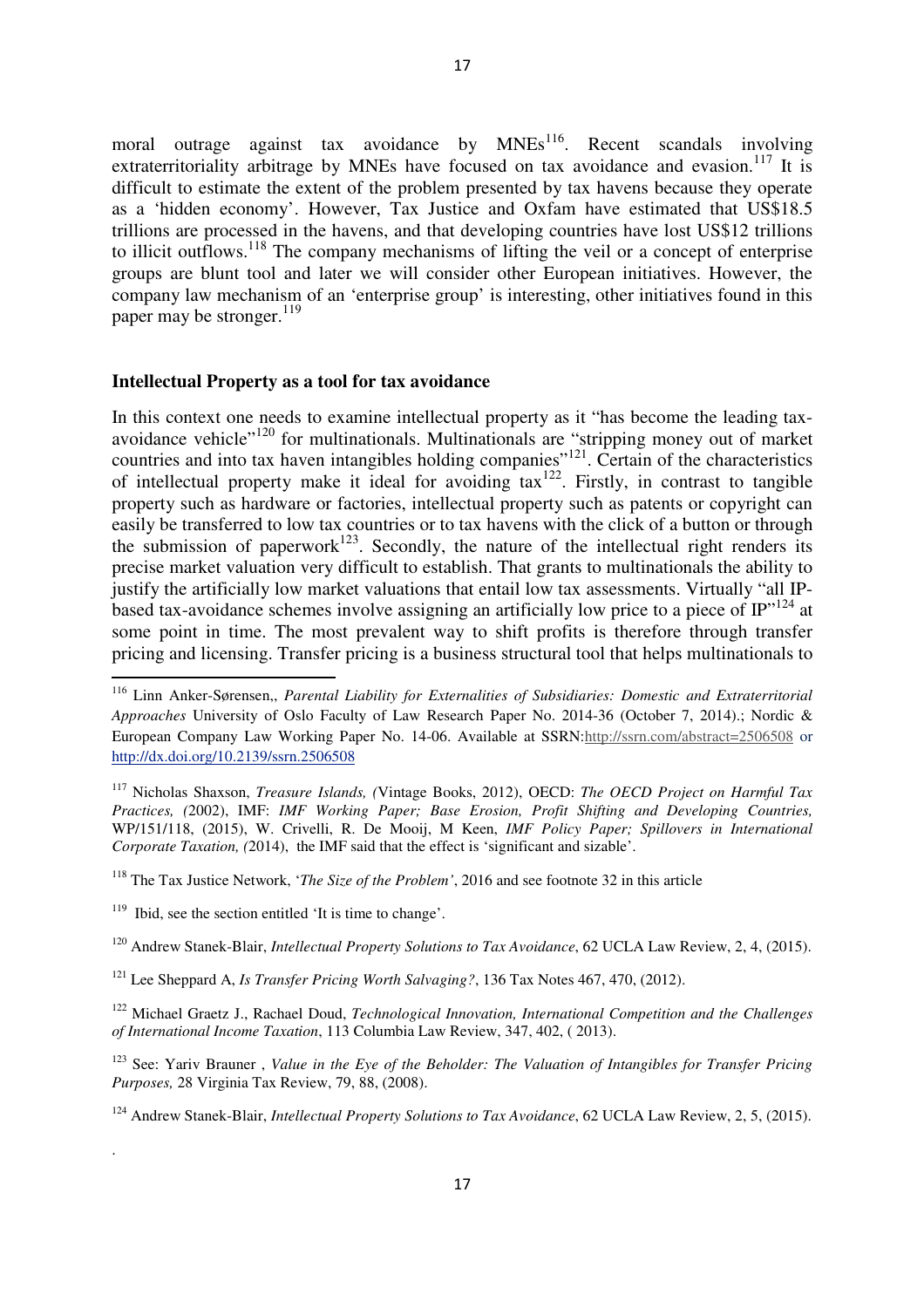manipulate the prices on intra-firm trade and the flow of services within the group to their own advantage<sup>125</sup>. When unrelated companies transact with each other the costs and prices of their financial exchange are driven and fixed by the market. This is not the case with multinationals and their intra-group exchanges. When members of the same group transact then the price of the transaction may not be fixed by the free market but by other considerations linked to minimising the groups' costs and tax liability. The valuation of assets by mispricing assets including intellectual property assets exacerbates the first avoidance scheme where arbitrage is to transfer assets to a low-tax country<sup>126</sup>. Many MNEs establish a company in a low tax country -like Ireland for example- to which it licenses all patent rights. That allows all the future profits from the patents at international level to accrue to the Irish subsidiary, which is subject to a low taxation rate. Also, all the members of the group trading products and services under the brand name and the trademark transferred to the subsidiary will pay licensing fees to the member of the group established in the low tax country; those fees will be subject to low taxation. On top of that the licensing fees in question amount to costs that the other members of the group have to bear. Costs that could be deductible from their profits and significantly lower their taxability in their respective host countries too. At the same time the licensing fees are also subject to a low tax rate. A result of transfer pricing, the prices charged for intra-firm flows of goods, services, intangible property may differ significantly from those charged to independent companies for comparable goods or services<sup>127</sup>. This is why national law and international codes usually requires the parent company to receive what's now called "arm's length" royalties from its low-tax subsidiary for the use of the patents. The "arm's length" standard which states that inter-unit transactions should be priced the same as the prices chosen by unrelated parties engaged in similar trades under similar circumstances<sup>128</sup>.However, the OECD Transfer Pricing Guidelines for Multinational Enterprises and Tax Administrations is quite hard to enforce due to the "lack of market parallels, multinationals' use of tax heavens, and lack of disclosure of either earnings worldwide or of pricing methods"<sup>129</sup>. Of course the OECD Guidelines are just that it is a piece of soft law without any significant sanctions and the arm's length price is not of a fixed value. It could be estimated on the basis of the price of similar products or services if traded between unrelated companies, but there is a high degree of uncertainty when

<sup>&</sup>lt;sup>125</sup> See: Alfredo Urquindi J., *An Introduction to Transfer Pricing*, New School Economic Review, Volume 3(1), 27, (2008). See: Roger W.Y Tang,. 1997. *Intrafirm Trade and Global Transfer Pricing Regulations*. Connecticut: Quorum

<sup>126</sup> K Hassett, K Newmark, *Taxation and Business Behaviour: A Review of the Recent Literature, in Fundamental Tax Reform: Issues, Choices and Implications*, edited by J Diamond, G Zordow, MIT Press, Cambridge, 208, (2008).

<sup>127</sup> See: Sylvaine Plasschaert, *Transfer Pricing and Multinational Corporations: An Overview of Concepts, Mechanisms and Regulations*, (New York: Praeger, 1979).

<sup>128</sup> See: Lorraine Eden, *Taxing Multinationals: Transfer Pricing and Corporate Income Taxation in North America*, (University of Toronto Press, Toronto, 1998). See: OECD: *The OECD Transfer Pricing Guidelines for Multinational Enterprises and Tax Administrations,* Article 9, (Paris, 2010).

<sup>129</sup> Dirk Schindler, Guttorm Schjelderup, Transfer *Pricing and Debt Shifting in Multinationals*, Centre of Economic Studies &Ifo Institute, Working Paper No.4381, 2, (August 2013).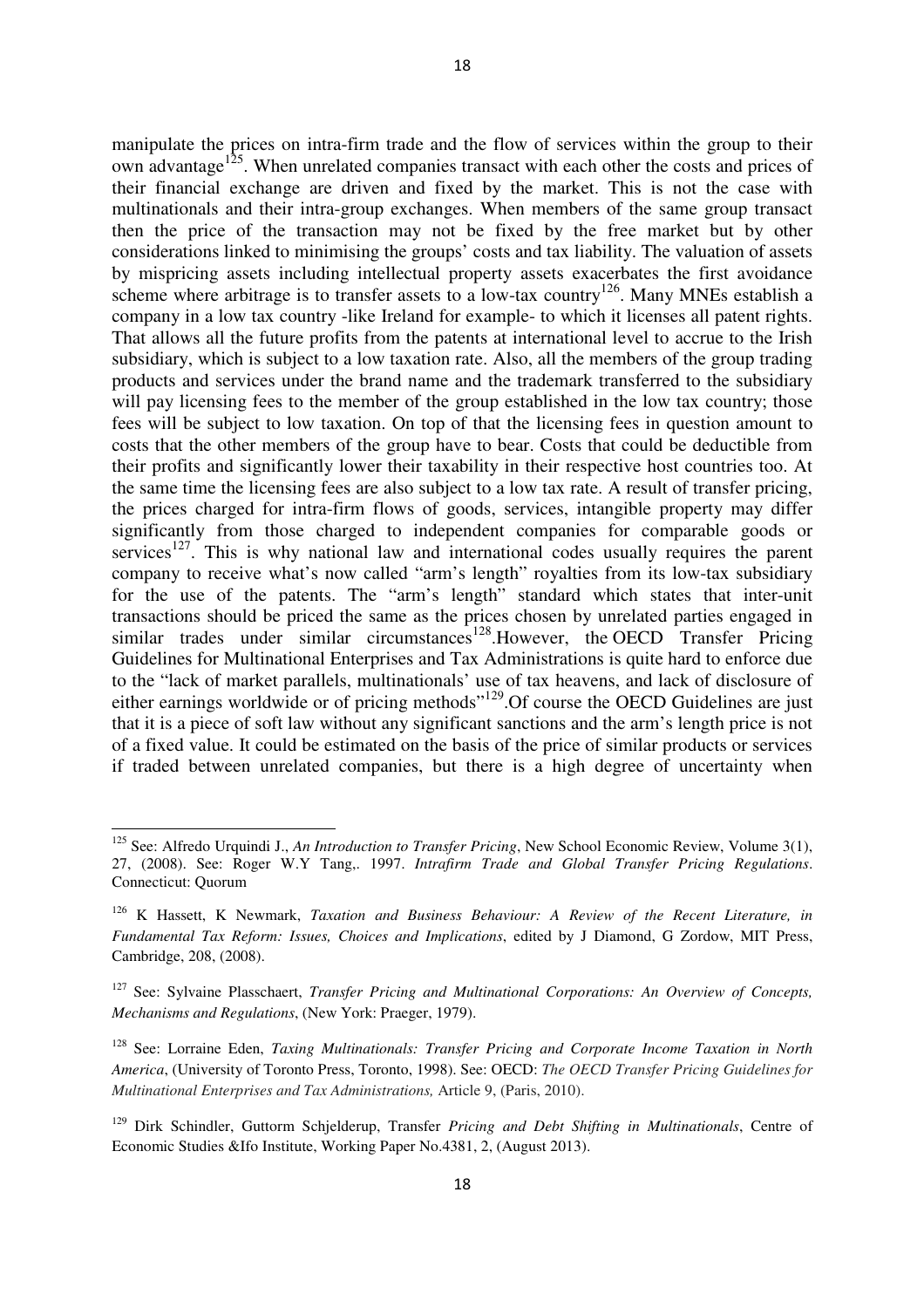engaging in such price calculations. The fluidity in the outcome of such estimations renders the investigation of transfer pricing strategies difficult.

### **The Case of Starbucks**

l

The case studies which are examined in this article demonstrate the significance of the problem. The three companies in question are all prominent and reputable corporations in their distinctive fields. Despite their high-profile corporate brand and international profile, the multinationals in question took advantage of their structures and shifted their profits among the members of the group in order to avoid tax. Company law provided them with the tools which enable tax avoidance. We argue that this should change. Between 2009-2013 Amazon, Google and Starbucks paid a combined total of £57,7 million despite revenues of nearly £32 billion over the same period, meaning only 0.18% of revenues were paid in corporation tax<sup>130</sup>. The loss of significant tax revenue on the part of large corporate entities, which are producing great profits in the UK results in heftier tax bills for individuals and smaller companies fuelling resentment against the current economic model and subsequently the political arrangements which underpin it. The group is shifting profits from one jurisdiction to the other benefiting from the loopholes in national and international law to avoid paying appropriate tax to the various jurisdictions it is involved in. Taking into account that 60% of world trade takes place within multinational firms<sup>131</sup>, the extensive use of transfer pricing may be indicative of the potential tax losses for both developed and developing countries around the world. The House of Lords Select Committee on Economic Affairs Report on "Tackling corporate tax avoidance"<sup>132</sup> admits that the "UK faces a serious problem of avoidance of corporation tax especially by multinational companies even when they do large scale business in this country". It identifies "transfer pricing" and the payment of "royalties"<sup>133</sup> among the members of the group for the use of intellectual property rights and brands as two of the most effective means of lowering corporate tax bills. The Report stated the companies' "assessments are based on accounts that defy economic and business realities" as they show profit being earned in low-tax jurisdictions in which "little or no real business takes place"<sup>134</sup>. The Report underlines the importance of tackling tax avoidance so

:http://oecdobserver.org/news/archivestory.php/aid/670/Transfer\_pricing:\_Keeping\_it\_at\_arms\_length.html (Accessed on 15 January 2017)

<sup>&</sup>lt;sup>130</sup> Peter Conell, *Ending the Free Ride, Making Multinationals Pay Their Way*, 6, (London: Civitas, November 2014).

<sup>131</sup> OECD Observer: John Neighbour, OECD Centre for Tax Policy and Administration, *Transfer pricing: Keeping it at arm's length*, Read it at

<sup>&</sup>lt;sup>132</sup> House of Lords, Select Committee on Economic Affairs, 1<sup>st</sup> Report of Session 2013-4, *Tackling Corporate Tax Avoidance in a Global Economy: is a new approach needed?*, Report, (31<sup>st</sup> July 2013), HL Paper 48, page 7.

<sup>&</sup>lt;sup>133</sup> Royalty fees charged to UK subsidiaries can be raised so as to cut profits in the UK and raise them in subsidiaries in lower tax jurisdictions.

<sup>&</sup>lt;sup>134</sup> House of Lords, Select Committee on Economic Affairs, 1<sup>st</sup> Report of Session 2013-4, *Tackling Corporate Tax Avoidance in a Global Economy: is a new approach needed?*, Report, 31<sup>st</sup> July 2013, HL Paper 48, page 9.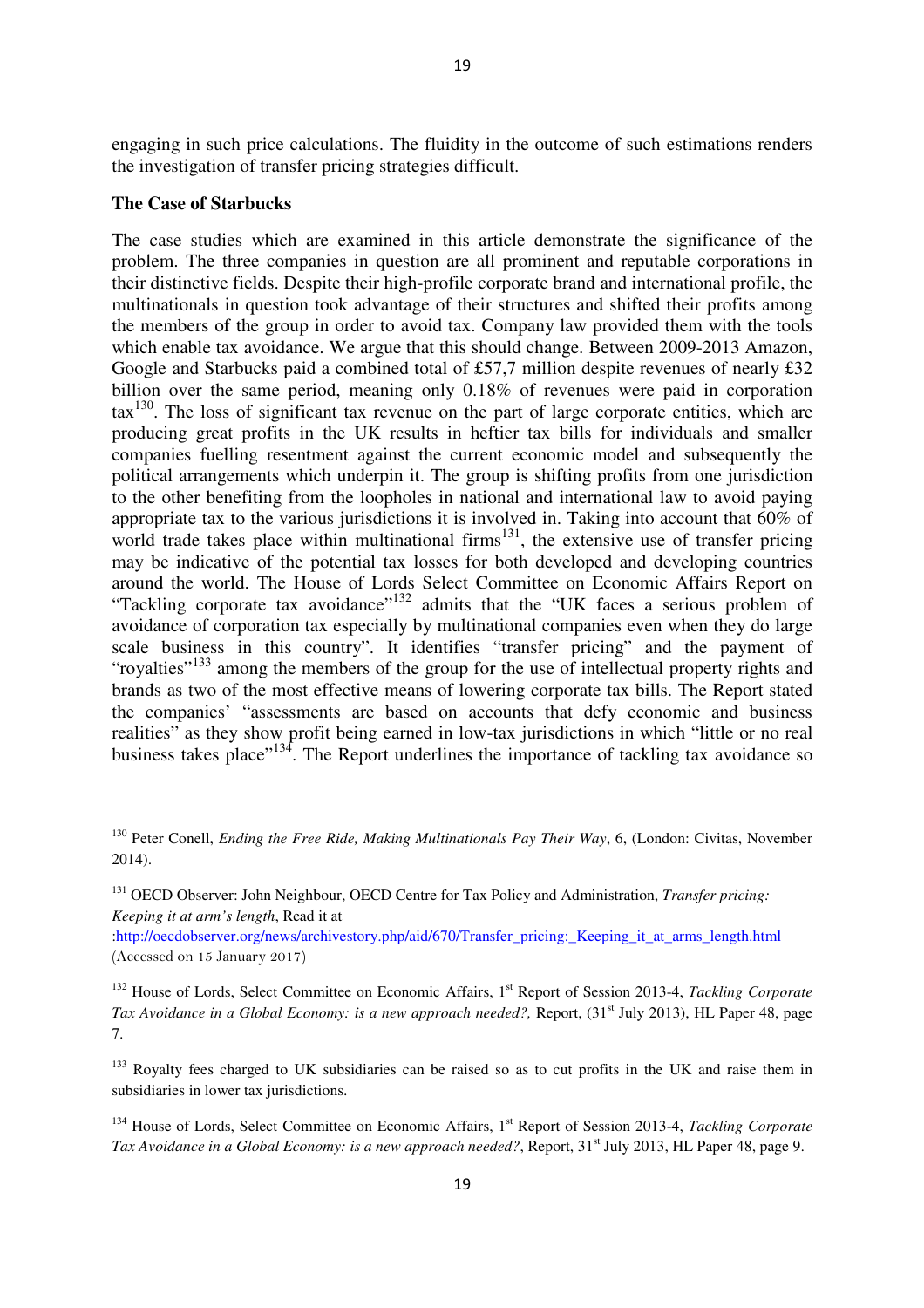that the corporations pay their "fare share of tax"<sup>135</sup>. Zucman has calculated the total amount of wealth that is legally hidden as \$7,6 trillion.<sup>136</sup>The problem is that it is law and to a great extent company law which provides the structures and the tools that enable tax avoidance. The 2013 OECD Action Plan on Base Erosion and Profit Shifting<sup>137</sup>accepts that these practices undermine the perceived integrity of "the tax system and may have a deleterious effect on tax compliance generally"<sup>138</sup>. This is an example of the philosophies examined at the beginning of this article. It undermines the fairness of national tax systems because taxpayers must bear a greater share of tax burden. American President F.D. Roosevelt noted that "taxes, after all, are the dues that we pay for the privileges of membership in an organised society"<sup>139</sup>. When some of the most powerful members of the society are not paying their feed then the entire society could face be destabilised.

Starbucks which is a prominent multinational present in many wealthy high-tax countries in Europe as well as in North America did not have to pay any considerable tax in the  $UK<sup>140</sup>$ . While it maintains its physical presence through a chain of cafes in crowded high streets across the UK, it put its IP assets like "trademarks, proprietary roasting methods, and trademark-protected stored dress"<sup>141</sup> into law tax jurisdictions. While Starbucks UK is the largest coffee chain in the UK, it has been reporting losses. This is because of transfer pricing within the group. It pays the parent company a royalty of 6% of sales for its use of intellectual property such as brand and business processes<sup>142</sup>. Therefore, while Starbucks UK made a loss, overall the group made substantial profits partly due to the UK operations<sup>143</sup>.

l

<sup>137</sup>OECD *Action Plan on Base Erosion and Profit Shifting*, OECD Publishing(2013). See: https://www.oecd.org/ctp/BEPSActionPlan.pdf See: Wolfgang Schoen, *Transfer Pricing Issues of BEPS in the Light of EU Law*, British Tax Review, 3, 417, (2015).

<sup>138</sup> Brian Arnold J, James Wilson R, *Aggressive International Tax Planning by Multinational Corporations: The Canadian Context and Possible Responses*, The School of Public Policy Research Papers, University of Calgary, Vol 7, Issue 29, page 6, (September 2014).

<sup>139</sup> Read his speech at: http://www.presidency.ucsb.edu/ws/?pid=15201 (accessed on 20 January 2017)

<sup>140</sup> Edward Kleinbard D., *Through a Latte Darkly: Starbucks's Stateless Income Planning*, 139 Tax Notes 1515, 1522, (2013).

<sup>141</sup> Andrew Stanek-Blair, *Intellectual Property Solutions to Tax Avoidance*, 62 UCLA Law Review, 2, 15, (2015)

<sup>142</sup> Special Report: How Starbucks Avoids UK Taxes, Monday October 15, 2002, http://uk.reuters.com/article/uk-britain-starbucks-tax-idUKBRE89E0EW20121015 (Accessed on 25 January 2017)

<sup>143</sup> Peter Conell, *Ending the Free Ride, Making Multinationals Pay Their Way*, 17, (London:Civitas, November 2014).

<sup>&</sup>lt;sup>135</sup> House of Lords, Select Committee on Economic Affairs, 1<sup>st</sup> Report of Session 2013-4, *Tackling Corporate Tax Avoidance in a Global Economy: is a new approach needed?*, Report, (31<sup>st</sup> July 2013), HL Paper 48, page 10.

<sup>136</sup> See: Gabriel Zucman, *The Hidden Wealth of Nations: The Scourge of Tax Heaven*s, (Chicago University of Chicago Press, 2015).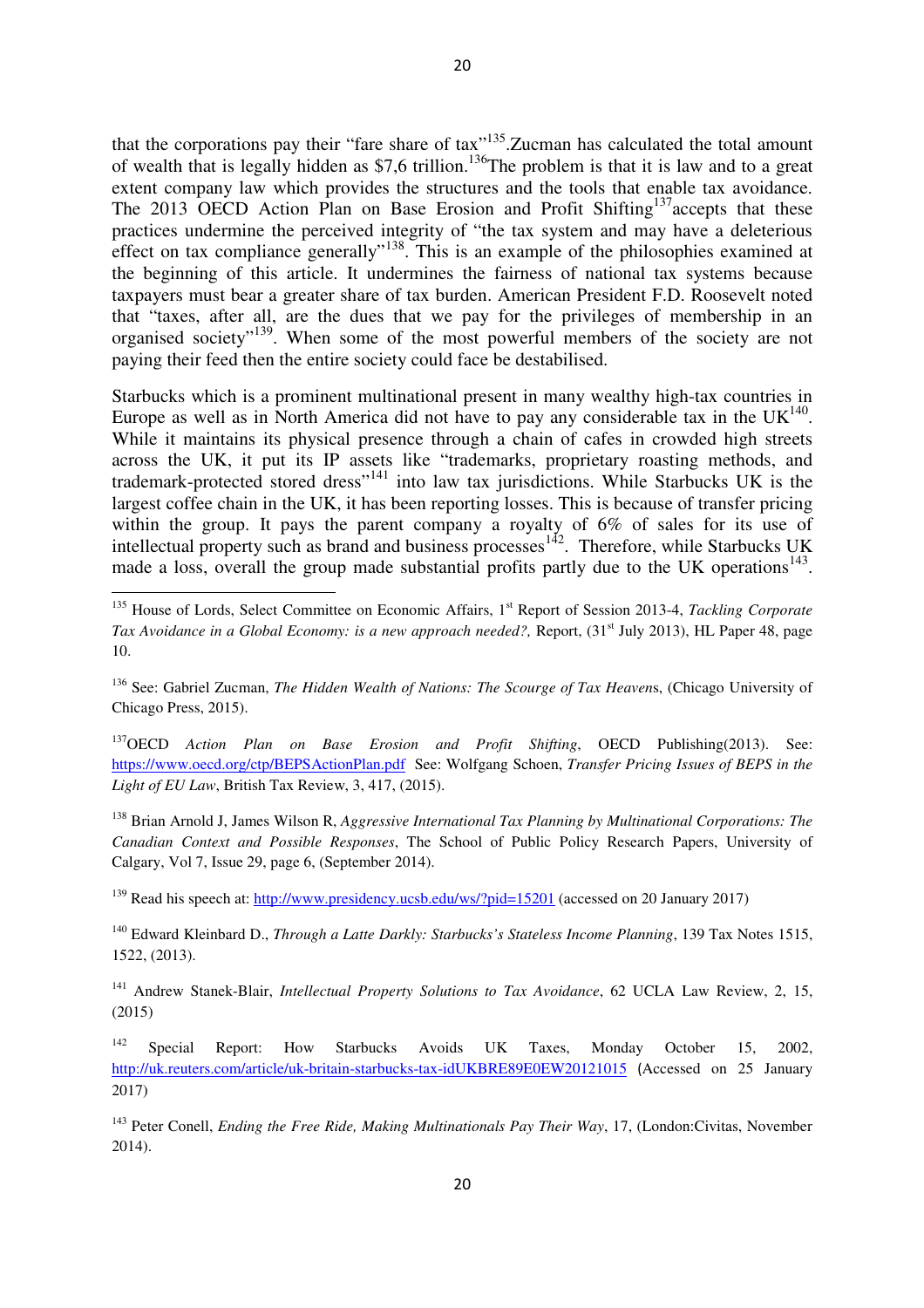Starbucks established a subsidiary in the Netherlands which was the only company responsible for its trade activities in Europe, Africa and the Middle East. Starbucks Manufacturing BV which is a resident in the Netherlands is responsible for roasting the coffee beans which are used in the brand's outlets in the aforementioned regions. The beans are bought by the Switzerland subsidiary of the group and then re-sold to the other members of the group. The costs for the cross-selling of beans are added to the royalty payments for the use of intellectual property. The tax ruling issued by the Dutch authorities in 2008 gave a selective advantage to Starbucks Manufacturing, which has unduly reduced its tax burden since 2008 by  $\epsilon$ 20 -  $\epsilon$ 30 million. In particular, the ruling artificially lowered taxes paid by Starbucks Manufacturing in two ways. Firstly, Starbucks Manufacturing paid a very substantial royalty to Alki which is a UK-based company in the Starbucks group for coffeeroasting know-how. Since, the intellectual property rights of Starbucks are not located in the Netherlands, the royalties for them cannot be taxed in the Netherlands. That reduced the tax which was to be paid in the Netherlands. The Commission's investigation established that the royalty paid by Starbucks Manufacturing to Alki cannot be justified as it does not adequately reflect market value. In fact, only Starbucks Manufacturing is required to pay for using this know-how – no other Starbucks group company nor independent roasters to which roasting is outsourced are required to pay a royalty for using the same know-how in essentially the same situation. In the case of Starbucks Manufacturing, however, the existence and level of the royalty means that a large part of its taxable profits are unduly shifted to Alki, which is neither liable to pay corporate tax in the UK, nor in the Netherlands.

Secondly, it paid an inflated price for green coffee beans to the Switzerland-based Starbucks Coffee Trading  $SARL<sup>144</sup>$ . In fact, the margin on the beans has more than tripled since 2011. Due to this high key cost factor in coffee roasting, Starbucks Manufacturing's coffee roasting activities alone would not actually generate sufficient profits to pay the royalty for coffeeroasting know-how to Alki. The royalty therefore mainly shifts to Alki profits generated from sales of other products sold to the Starbucks outlets, such as tea, pastries and cups, which represent most of the turnover of Starbucks Manufacturing<sup>145</sup>.

In 2008 it got a tax ruling from the Dutch tax authorities fixing "its remuneration as a mark up of 9-12% on a defined cost base"146. The Commission challenged the outcome of the Advanced Pricing Agreement between the Dutch Tax Authorities and Starbucks. It found that this "tax ruling issued by the respective national tax authority artificially lowered the tax paid by the company"<sup>147</sup>. The Commission concluded that, "the tax ruling endorsed artificial and complex method**s** to establish taxable profits for the companies. They do not reflect economic reality. This is done, in particular, by setting prices for goods and services sold between companies of the Starbucks group -so-called "transfer prices"- that do not correspond to

 $\overline{a}$ 

<sup>144</sup> See: EU Focus, *Commission Decision, Selective Tax Advantages for Fiat in Luxembourg and Starbucks in Netherlands declared illegal*, 338, 22-24 (EU Focus 2015).

<sup>145</sup> See: SA.38374 *State aid implemented by the Netherlands to Starbucks*, http://ec.europa.eu/competition/elojade/isef/case\_details.cfm?proc\_code=3\_SA\_38374

<sup>146</sup> Richard Lyal, *Transfer Pricing Rules and State Aid*, 38(4) Fordham International Law Journal, 1026, (2015).

<sup>147</sup> *Commission decides selective tax advantages for Fiat in Luxembourg and Starbucks in the Netherlands are illegal under EU state aid rules*, Brussels 21 October 2015, See: http://europa.eu/rapid/press-release\_IP-15- 5880 en.htm (accessed on 25 January 2017)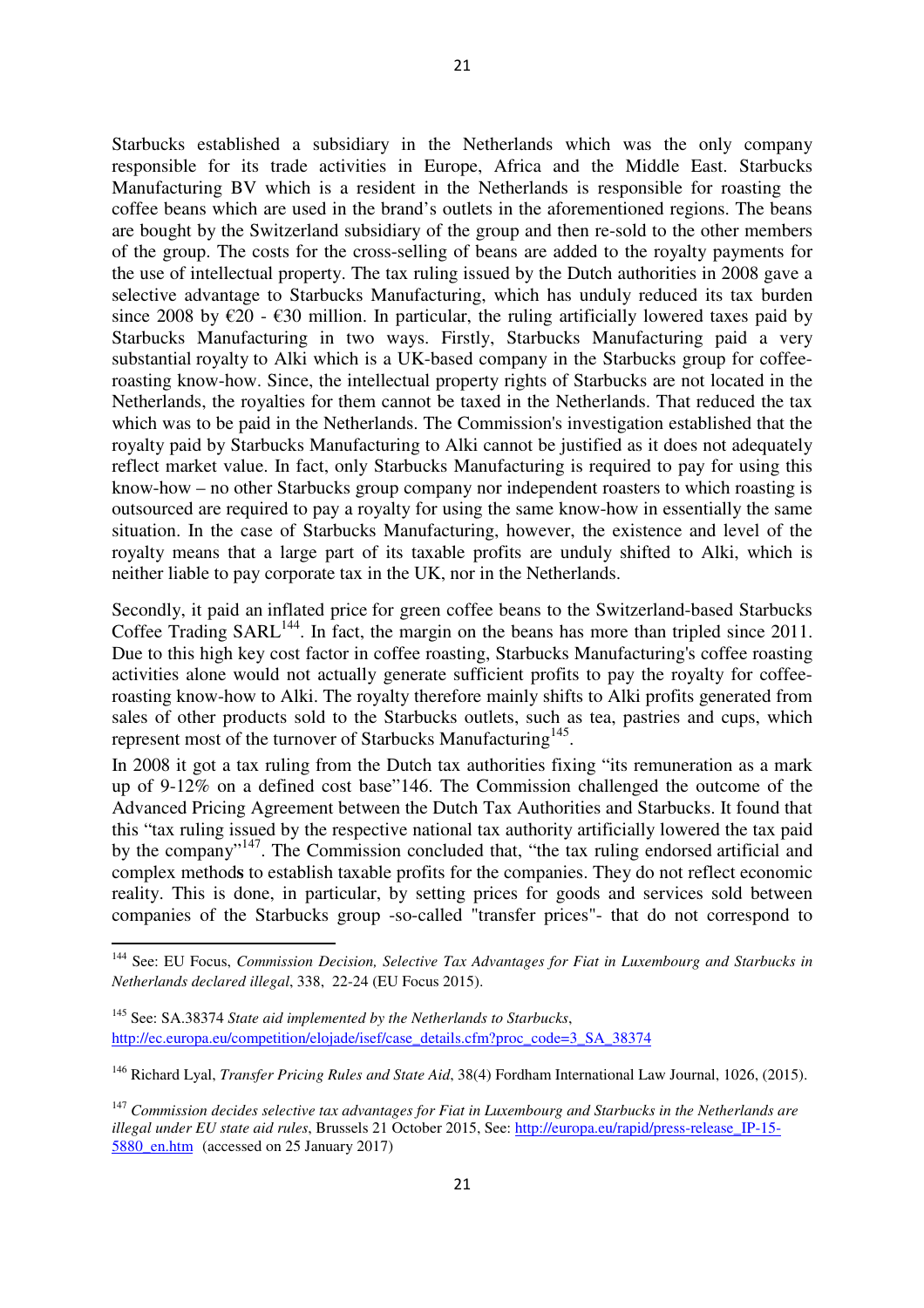market conditions. As a result, most of the profits of Starbucks' coffee roasting company are shifted abroad, where they are also not taxed"<sup>148</sup>. Therefore, the Commission has ordered the Netherlands to recover the unpaid tax from Starbucks in order to remove the unfair competitive advantage they have enjoyed and to restore equal treatment with other companies in similar situations. The amounts to recover are  $\epsilon$ 20 -  $\epsilon$ 30 million. It also means that the companies can no longer continue to benefit from the advantageous tax treatment granted by these tax rulings.

### **The Case of Google**

l

Google has been the centre of controversy too when using similar tax avoidance schemes. The House of Commons report on Google stated that "to avoid UK corporation tax, Google relies on the deeply unconvincing argument that its sales to UK clients take place in Ireland, despite clear evidence that the vast majority of sales activity takes place in the UK"<sup>149</sup>. The committee accepted that Google generated US \$18 billion revenue from the UK between 2006 and 2011. The company paid the equivalent of just US \$16 million of UK corporation taxes in the same period. Google defends its tax position by claiming that its sales of advertising space to UK clients take place in Ireland. This was found to be deeply unconvincing on the basis of evidence that, despite sales being billed from Ireland, staff in the UK generated most of the sales revenue. It is quite clear that sales to UK clients were the primary purpose, responsibility and result of its UK operation, and that the processing of sales through Google Ireland has no purpose other than to avoid UK corporation tax. This elaborate corporate construct has damaged Google's reputation in the UK and undermined confidence in the effectiveness of HMRC. Google also conceded that its engineers in the UK are contributing to product development and creating economic value in the  $UK<sup>150</sup>$ . Google's tax avoidance scheme used the famous "double Irish Dutch sandwich"<sup>151</sup>. This is because the scheme<sup>152</sup> involved two Irish affiliates and a Dutch shell company<sup>153</sup>. Google US moved part of it intellectual property namely its search and advertisement technologies to a subsidiary named Google Holdings. Google Holdings was incorporated in Ireland, but it is controlled and managed by another Google company in Bermuda. Therefore, as explained before it is

<sup>149</sup> House of Commons, *Tax Avoidance – Google, Ninth Report*, See:

https://www.publications.parliament.uk/pa/cm201314/cmselect/cmpubacc/112/112.pdf (Accessed on 25 January 2017)

<sup>150</sup> House of Commons, *Tax Avoidance – Google, Ninth Report*, page 5. See: https://www.publications.parliament.uk/pa/cm201314/cmselect/cmpubacc/112/112.pdf(Accessed on 25 January 2017)

<sup>151</sup> See Gabriel Zucman, *Taxing Across Borders: tracking personal wealth and corporate profits*, 28 (4) Journal of Economic Perspectives, (2014).

<sup>152</sup> See: http://www.investopedia.com/terms/d/double-irish-with-a-dutch-sandwich.asp (Accessed on 25 January 2017)

<sup>148</sup> *Commission decides selective tax advantages for Fiat in Luxembourg and Starbucks in the Netherlands are illegal under EU state aid rules*, Brussels 21 October 2015, See:http://europa.eu/rapid/press-release\_IP-15- 5880 en.htm (Accessed on 25 January 2017)

<sup>153</sup> See: Edward Kleinbard, *Stateless Income*, 11(9), Florida Tax Review, pages 699–774, (2011).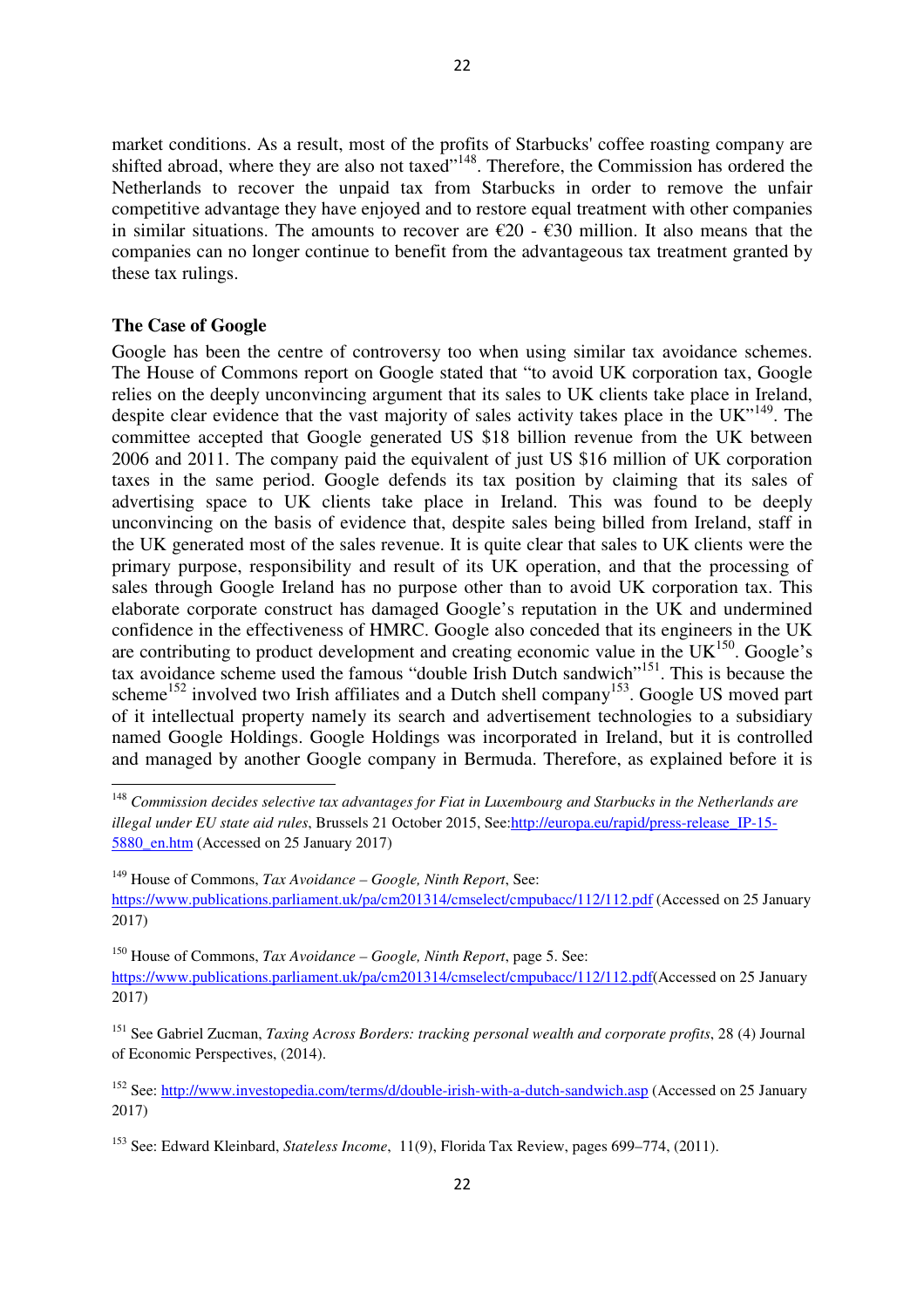not a tax resident of Ireland. It is a tax resident of Bermuda. The transfer of intellectual property took place in 2003 before Google's initial public offering. We do not know if the  $arm's$  length rules were enforced as the purchase price is not public information<sup>154</sup>. Google's market value increased greatly since its initial public offering therefore, the company was able to move its intangibles to its offshore subsidiary for what was a low price. The Irish/Bermuda hybrid then created yet another Irish subsidiary named "Ireland Limited," to which it granted a license Google's technologies. The new subsidiary licenses Google's intellectual property to all Google affiliates in Europe, the Middle East, and Africa. Each one of the Google companies in these regions pays royalties to Ireland Limited to have the right to use the company's intangibles including its technologies. Therefore, the bulk of Google's non-US profits end up being taxable in Ireland only, where the corporate tax rate is  $12.5\%$ <sup>155</sup>. After that, Ireland Limited makes a royalty payment to the Bermuda subsidiary; namely to Google Holdings. The profits are therefore transferred from Ireland to Bermuda where the corporate tax is conveniently enough set at 0%. But, according to Irish tax law there is a tax which is to be imposed on royalty payments from the Irish to the Bermuda subsidiary. In order avoid this tax, "a detour by the Netherlands is necessary"<sup>156</sup>. Ireland Limited then pays royalties to the Dutch Google subsidiary –Google BV- a Dutch shell company. That payment is tax free since both countries are members of the EU. The Dutch shell then pays back everything to the Irish/Bermuda holding, but not it is tax-free because on the basis of Dutch tax law the holding is Irish, not Bermudian.

# **Tricks on the Menu: A Double Irish, Dutch Sandwiches and the Case of Apple Inc**

One of the EU countries, which found itself in the centre of the controversy related to multinational, is Ireland. Ireland attracted massive investment due to its low 12.5% corporation tax rate but also due a variety of tax incentives such as the "double Irish"<sup>157</sup>. The "double Irish"<sup>158</sup> tax formula that allows companies to escape tax by allocating intellectual property rights to the Irish subsidiary. Under Irish law companies are considered tax resident

l

<sup>154</sup> Gabriel Zucman, *Taxing Across Borders: tracking personal wealth and corporate profits*, 28(4) Journal of Economic Perspectives, 125, (2014).

<sup>155</sup> Gabriel Zucman, *Taxing Across Borders: tracking personal wealth and corporate profits*, 28(4) Journal of Economic Perspectives, 125, (2014).

<sup>156</sup> Gabriel Zucman, *Taxing Across Borders: tracking personal wealth and corporate profits*, 28(4) Journal of Economic Perspectives, 126, (2014)..

<sup>157</sup> See: Stephen C. Loomis, *The Double Irish Sandwich: Reforming Overseas Tax Havens*, 43 Saint Mary's Law Journal, 825, (2012).

<sup>&</sup>lt;sup>158</sup> The double Irish exploits the different definitions of corporate residency in Ireland and the US. Dublin taxes companies if they are controlled and managed in Ireland, while the US' definition of tax residency is based on where a corporation is registered. Companies exploiting the double Irish put their intellectual property into an Irish-registered company that is controlled from a tax haven such as Bermuda. Ireland considers the company to be tax-resident in Bermuda, while the US considers it to be tax-resident in Ireland. The result is that when royalty payments are sent to the company, they go untaxed - unless or until the money is eventually sent home to the US parent company. See: https://www.ft.com/content/f7a2b958-4fc8-11e4-908e-00144feab7de (accessed on 5 February 2017).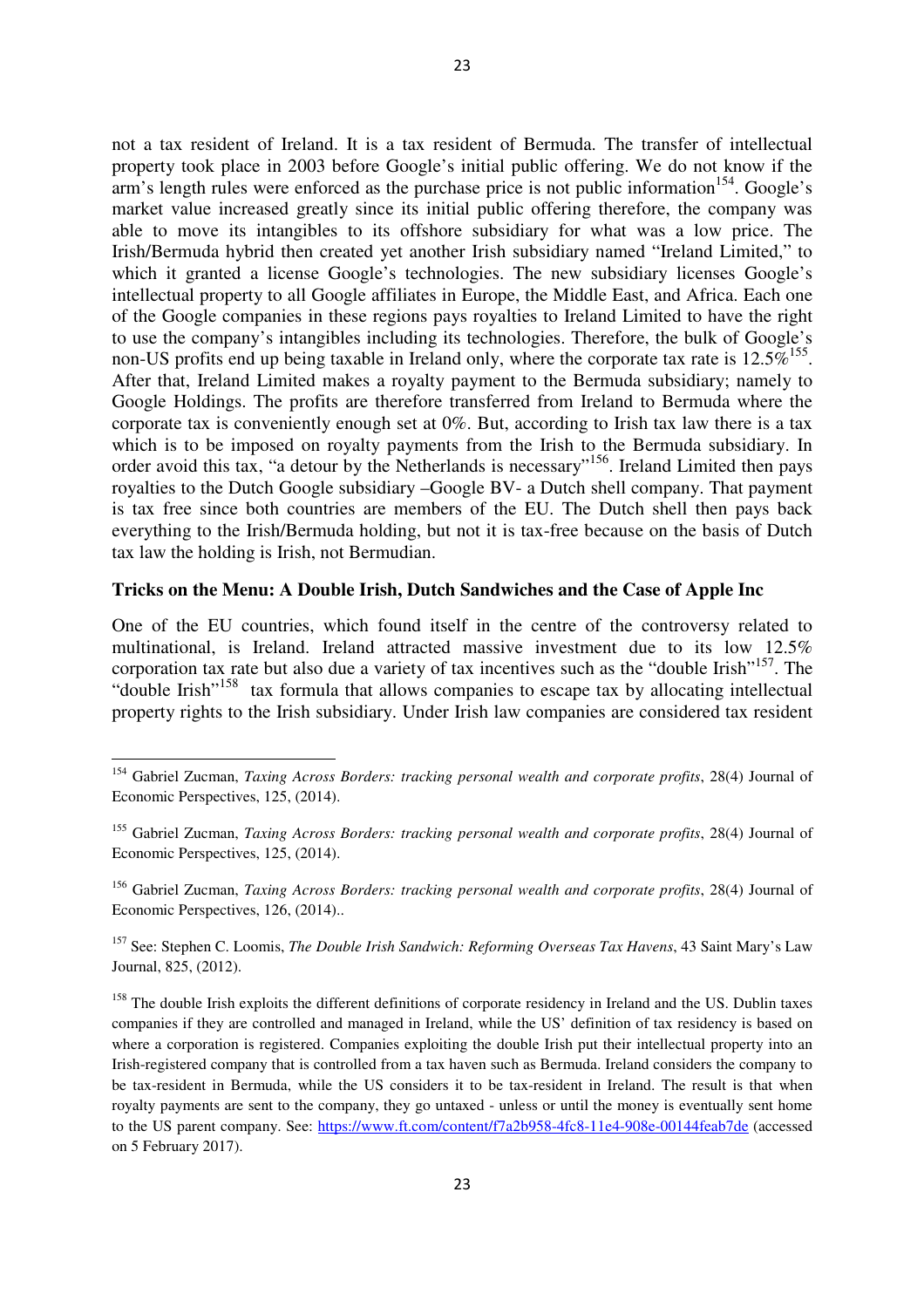Apple established two subsidiaries in Ireland; namely Apple Operations Europe (AOE) and Apple Sales International (ASI). AOE provides services for Apple companies in Europe, the Middle East and Africa. ASI buys Apple brand products from manufacturers and sells them on to companies within the Apple group. They hold the right to use and sell Apple's intellectual property outside America under a so-called cost-sharing agreement with Apple Inc. According to that, ASI has "economic rights to Apple's intellectual property"<sup>161</sup> outside the Americas; the legal ownership of intellectual property rests with Apple Inc. Under this agreement the two Irish subsidiaries made annual payments to Apple in the USA to fund research and development conducted on behalf of the Irish companies in the USA. These payments amounted to \$2 billion in 2011 and then significantly increased in  $2014^{162}$ . These payments contributed to fund more than half of all research by the Apple group in the USA to develop its intellectual property worldwide<sup>163</sup>. According to the Irish law these expenses are deducted from the profits recorded by the Irish subsidiaries. ASI "enjoys the perfect complementary definition of corporate tax residence in Ireland and in the USA and it is not a tax resident of any country"<sup>164</sup>. This is because the definition of tax residence in Ireland appears to be the "perfect partner"<sup>165</sup> for the USA. ASI is not a resident of Ireland, because its central management and control is in the USA. But, it is not a resident of the USA either because it is not incorporated in the  $USA^{166}$ . Therefore, the two subsidiaries were "stateless

 $\overline{\phantom{0}}$ 

<sup>163</sup> See: *Commission rules that Ireland gave illegal tax benefits to Apple worth up to EUR 13 billion*, (EU Focus 2016), Commission Decision, 348, pages 26-28. .

<sup>164</sup> Antony Ting, *iTax – Apple's International Tax Structure and the Double Non-Taxation Issue*, 1 British Tax Review, 44, (2014).

<sup>165</sup> Antony Ting, *iTax – Apple's International Tax Structure and the Double Non-Taxation Issue*, 1 British Tax Review, 44, (2014).

<sup>159</sup> See Philip Brennan, *Tax Acts 2016: Income Tax, Corporation Tax, Capital Gains Tax,* (London : Bloomsbury Professional, 2016).

<sup>160</sup> Jim Stewart, *Is Ireland a Tax Heaven*?, IIIS Discussion Paper No.430, 6, (July 2013), See: https://www.tcd.ie/iiis/documents/discussion/pdfs/iiisdp430.pdf (Accessed on 15 February 2017)

<sup>161</sup> Antony Ting, *iTax – Apple's International Tax Structure and the Double Non-Taxation Issue*, 1 British Tax Review, 44, (2014).

<sup>162</sup> See: *Commission rules that Ireland gave illegal tax benefits to Apple worth up to EUR 13 billion*, (EU Focus 2016), Commission Decision, 348, pages 26-28.

<sup>&</sup>lt;sup>166</sup>In May 2017 the EU took a major step in tackling tax avoidance via non-EU countries by addressing the "hybrid-mismatches" between tax systems of an EU with a non-EU country like in this case. As explained at this part of the article one of the most common tools for tax avoidance on the part of the multinationals is to exploit the disparities between EU and non-EU jurisdictions so as to reduce their tax payments. The example of Apple and the mismatch between the Irish and the USA tax system emphasises the need to address this issue. The directive on hybrid mismatches complements and amends the Anti-Tax Avoidance Directive of 12 July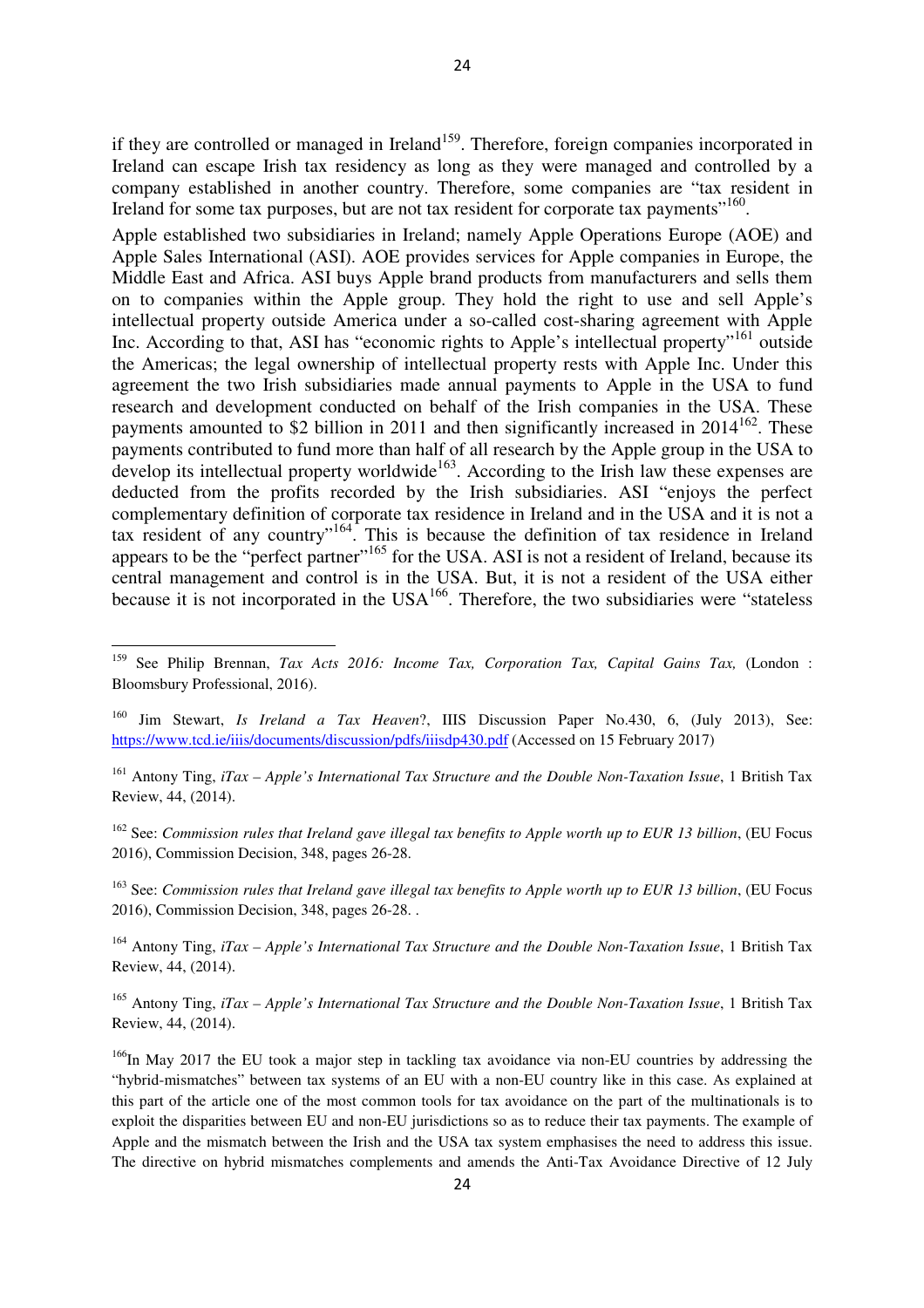companies"<sup>167</sup>. As a result they were treated as a branch in Ireland and they were subject to tax only on the trading income attributable to that branch<sup>168</sup>. The Irish authorities agreed that the majority of ASI's profits should be allocated to its head office. Only, this is a problem, because the head office, according to the Commission's assessment, existed only on paper and could not have generated such sums. The head office was not based in any country and it did not have any employees or premises. The only recorded activities were occasional board meetings. At the time of the EU investigation in 2014, the head offices' profits were not subject to any tax in any country under provisions of the Irish law that was no longer in force<sup>169</sup>. As a result of that although in 2011 ASI recorded a profit of 16 billion Euros only 50 million of them were charged as tax in Ireland<sup>170</sup>. The greatest part of its profits was simply untaxed. The Commission opened investigations in 2014 regarding the allocation of profits between the two subsidiaries. The Commission found that the artificial allocation of profits was not reflective of the arm's length principle and therefore they constituted unlawful state aid.<sup>171</sup> A 1991 ruling by the Irish tax authorities "set its net profit at 12.5% of branch operating costs...and since 2007 its profits are deemed to be 8-18% of branch operating costs"<sup>172</sup>. The Commission found that the Irish tax authorities paid insufficient regard to the changing economic environment since 1991; the Irish authorities had substantially and artificially lowered the tax paid by Apple since  $1991^{173}$ . The tax ruling was renewed on very similar terms in 2007 and it was terminated in 2015. As a result of these rulings, Apple paid a tax rate of only 0,005% in 2014 on the profits of ASI down from an anyway low 1% in

2016 (EU) 2016/1164 which is applicable within the Single Market. See the *Council Directive on Hybrid Mismatches* at: http://data.consilium.europa.eu/doc/document/ST-6661-2017-INIT/en/pdf

<sup>167</sup> See: *Apple to repay Ireland 13billion of unlawful state aid*, 5(6), Compliance & Risk, 17, (2015).

 $\overline{a}$ 

<sup>168</sup> See: *Apple to repay Ireland 13billion of unlawful state aid*, 5(6), Compliance & Risk, 17, (2015)..

<sup>169</sup> See: *Ireland gave illegal tax benefits to Apple worth up to £13 billion*, 37(12), Commission Decision, Company Lawyer, 377-378, (2016).

<sup>170</sup> See: *Apple to repay Ireland 13billion of unlawful state aid*, 5(6), Compliance & Risk, 18, (2015)..

<sup>171</sup> *Article 107(1) of the TFEU* prohibits "any aid granted by a Member State or through State resources in any form whatsoever which distorts or threatens to distort competition by favouring certain undertakings or the production of certain goods shall, in so far as it affects trade between Member States, be incompatible with the internal market". The CJEU clarified from an early stage that "the concept of aid is...wider than that of a subsidy because it embraces...interventions which...mitigate the charges which are normally included in the budget of an undertaking and which...are similar in character and effect to subsidies" Any alleviation of a financial burden that would normally been borne by the undertaking could be considered to be entering the ambit of a state aid. Therefore, schemes which enable tax avoidance are increasingly linked to state aid. In any case, it was clear from a very early point that the Court will not focus on the name or aim of the measure but on its effect<sup>171</sup>. This is one of the main principles of the internal market in any case. See: *Commission v Italy*, Case 173/73, [1974] ECR 709.

<sup>172</sup> Richard Lyal, *Transfer Pricing Rules and State Aid,* 38(4) Fordham International Law Journal, , 1023, (2015).

<sup>173</sup> See: *Ireland gave illegal tax benefits to Apple worth up to £13 billion*, 37(12), Commission Decision, Company Lawyer, 377-378, (2016).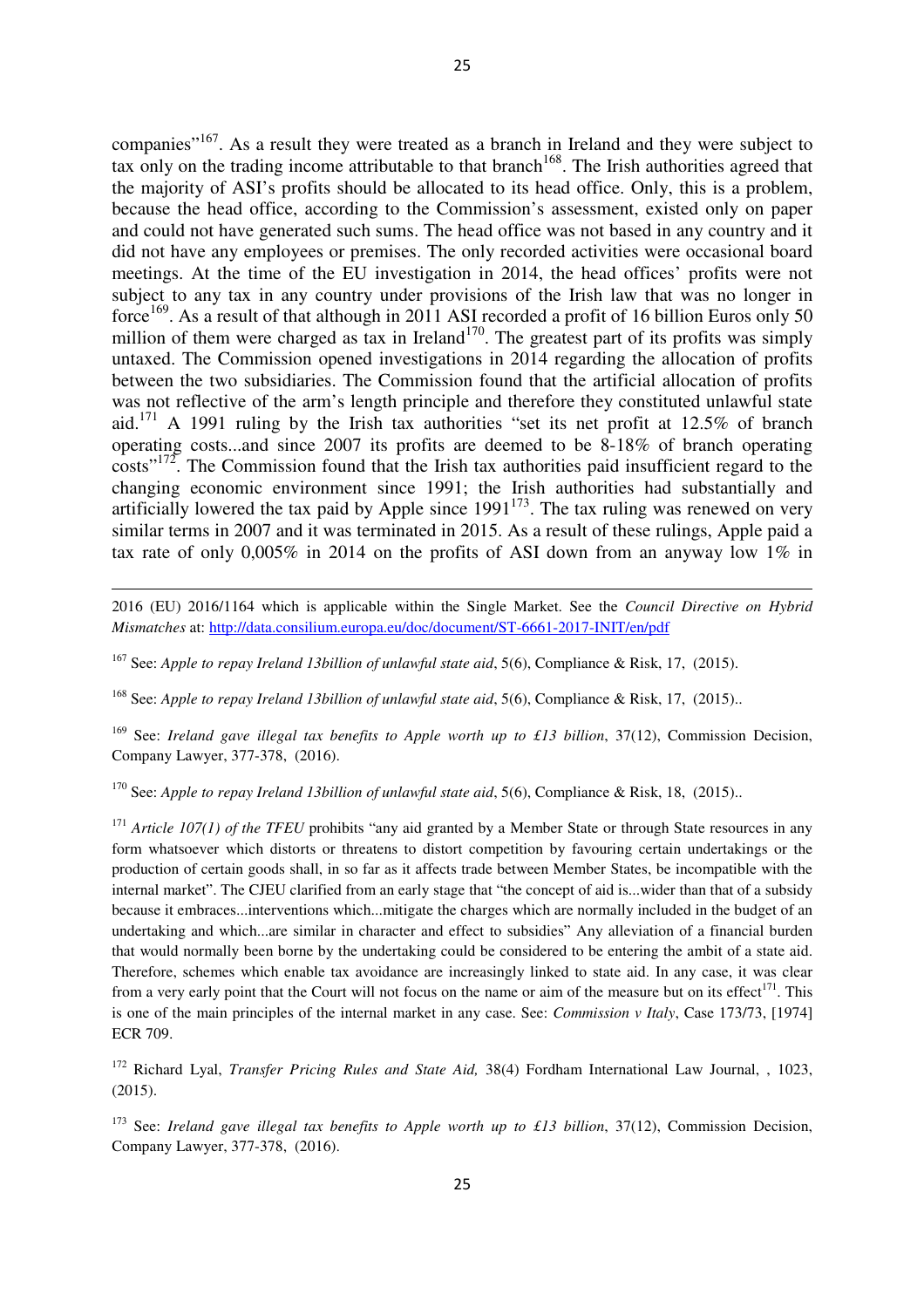$2003^{174}$ . Apple recorded in Ireland the entire set of profits made by sales of Apple products in the entire EU single market<sup>175</sup>. Apple used the low tax rates and IP transfer mispricing arbitrage scheme but they also used a contractual arrangement to avoid even more tax. Apple set up their sales operations in Europe in such a way so that customers were contractually buying products from ASI in Ireland rather than from the shops which sold those products to customers across the EU<sup>176</sup>. The Commission concluded that the Irish authorities had benefited Apple by ignoring the arm's length principle and therefore ordered Ireland to recover 13 billion Euros of unlawful state aid plus interest between 2003 to 2014. Apple was illegally given a significant advantage over other businesses which were operating under the same national tax rules.

The extension of the EU state aid rules to such cases is an important tool which aims at catching tax avoidance of such a scale. The state aid criteria in this case were all met. The 1991 and 2007 rulings were issued by a state; Ireland. Ireland used state resources to provide an advantage to a private firm; namely the foregone potential tax revenues due to the corporate schemes in question. This policy obviously distorts competition and affects trade between member states as investment, which would otherwise, been diverted to other members of the union rested in Ireland due to the tax avoidance schemes. Apple and other multinationals were granted a selective advantage, which was not available to taxpayers in a similar or comparable situation. The arm's length principle was clearly violated within the context of the intra-group transactions contributing to levels of tax that were simply unacceptable. That granted Apple a significant advantage in its competition to local firms which had to bear the regular tax burden provided for by law. Advance pricing agreements where transfer pricing is confirmed by tax authorities can constitute state aid on the basis of article 107TFEU since any "relief from tax is inevitably financed by the State or granted through State resources if they confer an economic advantage on a selective group of undertakings that distorts competition and affects trade"<sup>177</sup>. The use of the arm's length principle by the Commission is an important element of its strategy against tax avoidance as it allows it to catch practices, which albeit in compliance with the local law, are in violation of the principle in question. Therefore, if the intra-group transactions are set at a price, which

 $\overline{a}$ 

In February 2017 there was a new proposal for a Council Directive to amend Directive (EU) 2016/1164 as regards hybrid mismatches with third countries

<sup>176</sup> See: See: *Commission rules that Ireland gave illegal tax benefits to Apple worth up to EUR 13 billion*, (EU Focus 2016), Commission Decision, 348, pages 26-28.

<sup>&</sup>lt;sup>174</sup> See: *Ireland gave illegal tax benefits to Apple worth up to £13 billion*, 37(12), Commission Decision, Company Lawyer, 377-378, (2016).

 $175$  The issues of tax avoidance and its effect on the internal market were dealt with a new EU directive based on the OECD BEPS principle. The *Directive (EU) 2016/1164 of July 2016* laying down rules against tax avoidance practices that directly affect the functioning of the internal market. The directive is a step towards adopting an EU-wide policy against tax avoidance. It covers many areas of concern including the so-called hybrid mismatches. See: *Recital number 13 of the Directive*. See: http://eur-lex.europa.eu/legalcontent/EN/TXT/PDF/?uri=CELEX:32016L1164&from=EN See: CedelleAnzhella, The EU Anti-Tax Avoidance Directive: a UK Perspective, British Tax Review, 2016, page 490.

<sup>177</sup> Liza Gormsen Lovdahl, *EU State Aid Law and Transfer Pricing: A Critical Introduction to a New Saga*, 7 (6) Journal of European Competition Law & Practice, 369 (2016).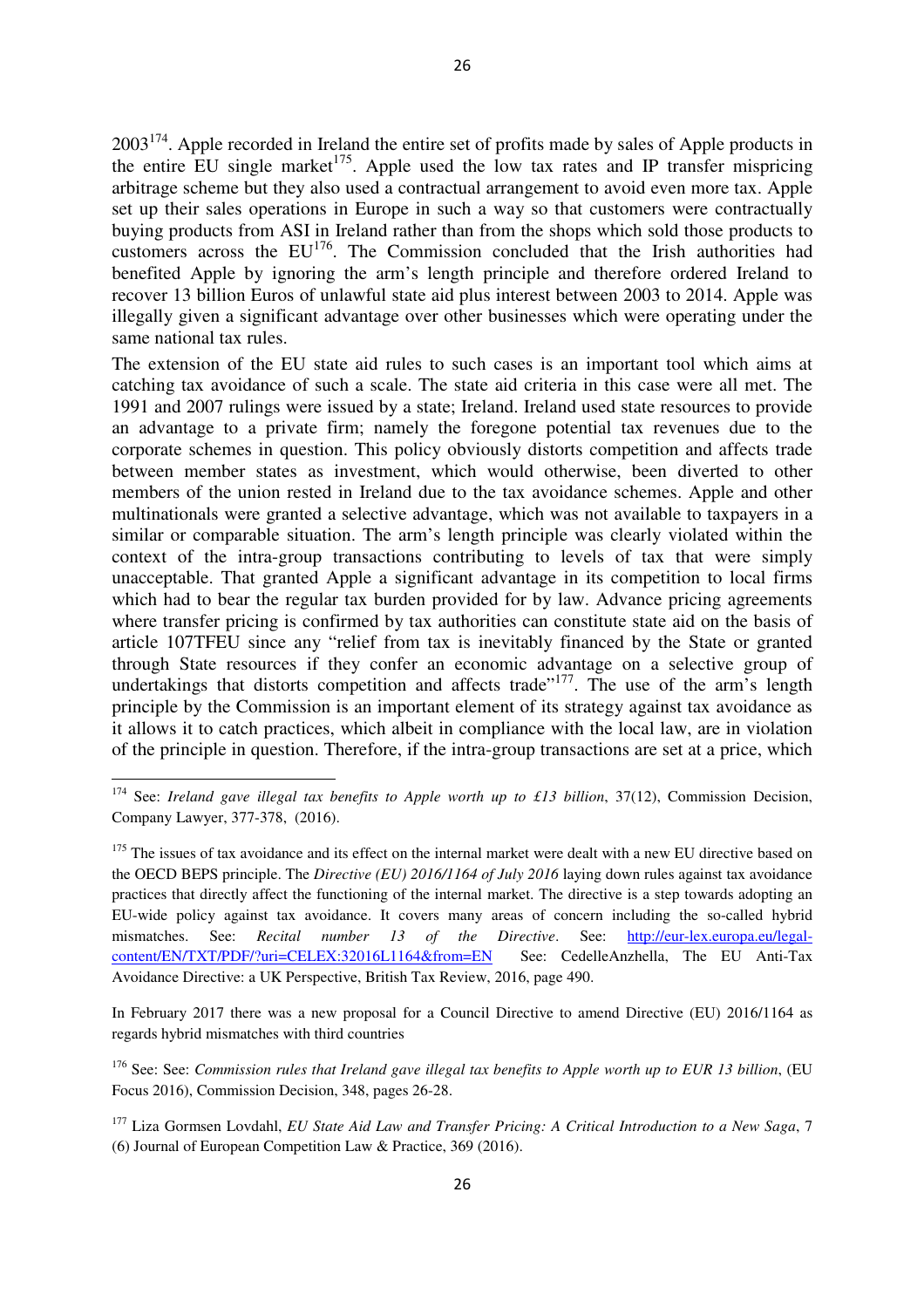is not reflective of their market value, the Commission can look at this case. This is because these transactions conceal a corporate strategy aiming at tax avoidance,. Although the arm's length principle is not well defined or pellucid, if it was not in place, then the case would have been dismissed as it did not violate the national law. The arm's length principle is yet to be defined in its total precision however, the fluidity in setting all its parameters in detail allows the Commission to catch more cases on such a basis. As a concept it was formulated in *Belgian Coordination<sup>178</sup>* cases, where the court held that a tax scheme which deviates from the general tax system confers an economic advantage if the tax base under that scheme is composed in such a way that it cannot resemble the tax base under the general scheme. Therefore, embarking from a vague basis the EU constructed the arm's length principle in a flexible enough manner to catch corporate schemes, which lead to significant tax avoidance. This importance since on the basis of these seemingly lawful yet controversial to say at least tax schemes large multinational groups appear to have rendered the "payment of full or even reasonable taxes a relic of the past" $179$ .

The amount of unpaid taxes to be recovered by the Irish authorities would be reduced if other countries were to require Apple to pay more taxes on the profits recorded by Apple Sales International and Apple Operations Europe for this period in their jurisdictions. This is because the taxable profits of Apple Sales International in Ireland would be reduced if profits were recorded and taxed in other countries instead of being recorded in Ireland. The amount of unpaid taxes to be recovered by the Irish authorities would also be reduced if the US authorities were to require Apple to pay larger amounts of money to their US parent company for this period to finance research and development efforts<sup>180</sup>.

Similarly in the USA, the Senate confirmed that, "sending valuable intellectual property rights offshore together with the profits that follow those rights is at the heart of Apple's tax avoidance strategy"<sup>181</sup>. Apple Inc. has created three offshore corporations, entities that receive tens of billions of dollars in income, but which have no tax residence—not in Ireland, where they are incorporated, and not in the United States, where the Apple executives who run them are located. Apple has arranged matters so that it can claim that these ghost companies, for tax purposes, exist nowhere. One has paid no corporate income tax to any nation for the last 5 years; another pays tax to Ireland equivalent to a tiny fraction of 1

l

<sup>178</sup> Joined *Cases C-182/03 and C-217/03, Kingdom of Belgium and Forum 187 ASBL v Commission of the European Communities,* 2006 I-05479.

<sup>&</sup>lt;sup>179</sup> Sara Dillon, *Tax Avoidance, Revenue Starvation and the Age of the Multinational Corporation*, Legal Studies Research Paper Series, Research Paper 16-18, Suffolk University Law School, 2, (December 13<sup>th</sup> 2016).

<sup>180</sup> See the *Commission Decision of 30/8/2016* at:

http://ec.europa.eu/competition/state\_aid/cases/253200/253200\_1851004\_666\_2.pdf (Accessed on 25 February 2017)

<sup>&</sup>lt;sup>181</sup> *Offshore Profit Shifting And The U.S Tax Code*—Part 2 (Apple INC.), Hearing before the Permanent Subcommittee On Investigations, May 21<sup>st</sup> 2013, page 2 See: https://www.gpo.gov/fdsys/pkg/CHRG-113shrg81657/pdf/CHRG-113shrg81657.pdf (Accessed on 25 February 2017)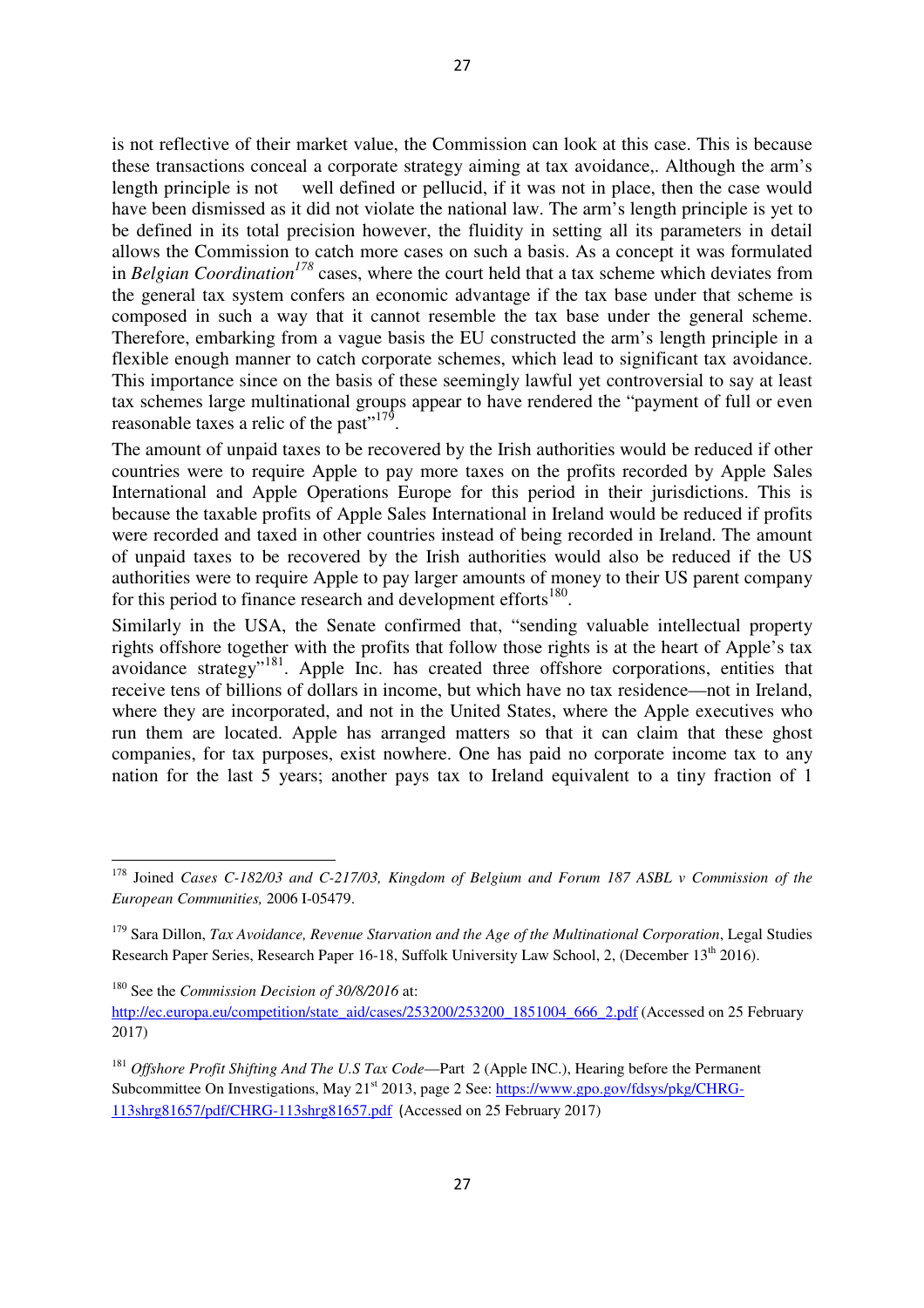percent of its total income<sup>182</sup>. As we have seen, the European Commission stated that tax arrangements made by Ireland for Apple amounted to an unlawful state aid under the EU laand .in hearings before the United States Senate it was revealed that these "practices have allowed U.S.-based multinational corporations to amass an estimated \$1.9 trillion in profits in offshore tax havens, shielded from U.S. taxes...there is a direct relationship between this rapidly accelerating shift of corporate profits offshore, on the one hand; and on the other, a worrisome Federal deficit fed in part by a decline in the contributions corporate taxes make to Federal revenue"<sup>183</sup>.

#### **It is time for change.**

l

The cases studies were indicative of the need to reform the law. Although, it is evident that corporate activities of this type lead to large-scale tax avoidance, it is also clear that the latter despite its clearly unethical nature is at the very end lawful. Tax avoidance at the group level is clearly linked to their ability to manipulate their institutional structures so as to shift profits from one member of the group to the other and perform transactions at artificially low prices. Tax avoidance is therefore clearly institutionalised. Company law allows practices which albeit morally questionable, economically detrimental and socially damaging they are at the end legitimate. Company law provides the MNEs with the legal tools to avoid paying tax, deprive public services from important sources of funding and fuel inequality which generates public discontent; the latter undermines the political system as it is normally channelled towards voting for extreme political forces with a populist agenda.

Therefore, there is a need to change course and reform these aspects of company law that allow corporate groups to transfer profits among their members and escape taxation in potentially all the jurisdictions involved. It is clear that the issue extends further than shifting of profits to low tax jurisdictions such as Ireland. The law provides the groups with the ability to actually by-pass even the obligation to pay the minimum tax-rate which is set by Ireland by using the set of tricks which were explained in the relevant part of the article. The members of the EU are free to set any tax rate they perceive as appropriate for their economy; this is a matter of national sovereignty. So, the need for change of law and policy does not flow from the fact that the EU has members with different rates of taxation but that, corporate groups are allowed to avoid paying tax even in the low-tax EU members. Corporate groups by nature and by definition have a trans-national character since they are present in multiple jurisdictions and they can therefore exploit the legal loopholes inherent in a multiplicity of legal orders. Therefore, a trans-national solution should be sought. And while company law

<sup>&</sup>lt;sup>182</sup> Offshore Profit Shifting And The U.S Tax Code—Part 2 (Apple INC.), Hearing before the Permanent Subcommittee On Investigations, May 21<sup>st</sup> 2013, page 3 See: https://www.gpo.gov/fdsys/pkg/CHRG-113shrg81657/pdf/CHRG-113shrg81657.pdf (Accessed on 25 February 2017)

<sup>&</sup>lt;sup>183</sup> Offshore Profit Shifting And The U.S Tax Code—Part 2 (Apple INC.), Hearing before the Permanent Subcommittee On Investigations, May 21<sup>st</sup> 2013, page 2. See: https://www.gpo.gov/fdsys/pkg/CHRG-113shrg81657/pdf/CHRG-113shrg81657.pdf (Accessed on 25 February 2017)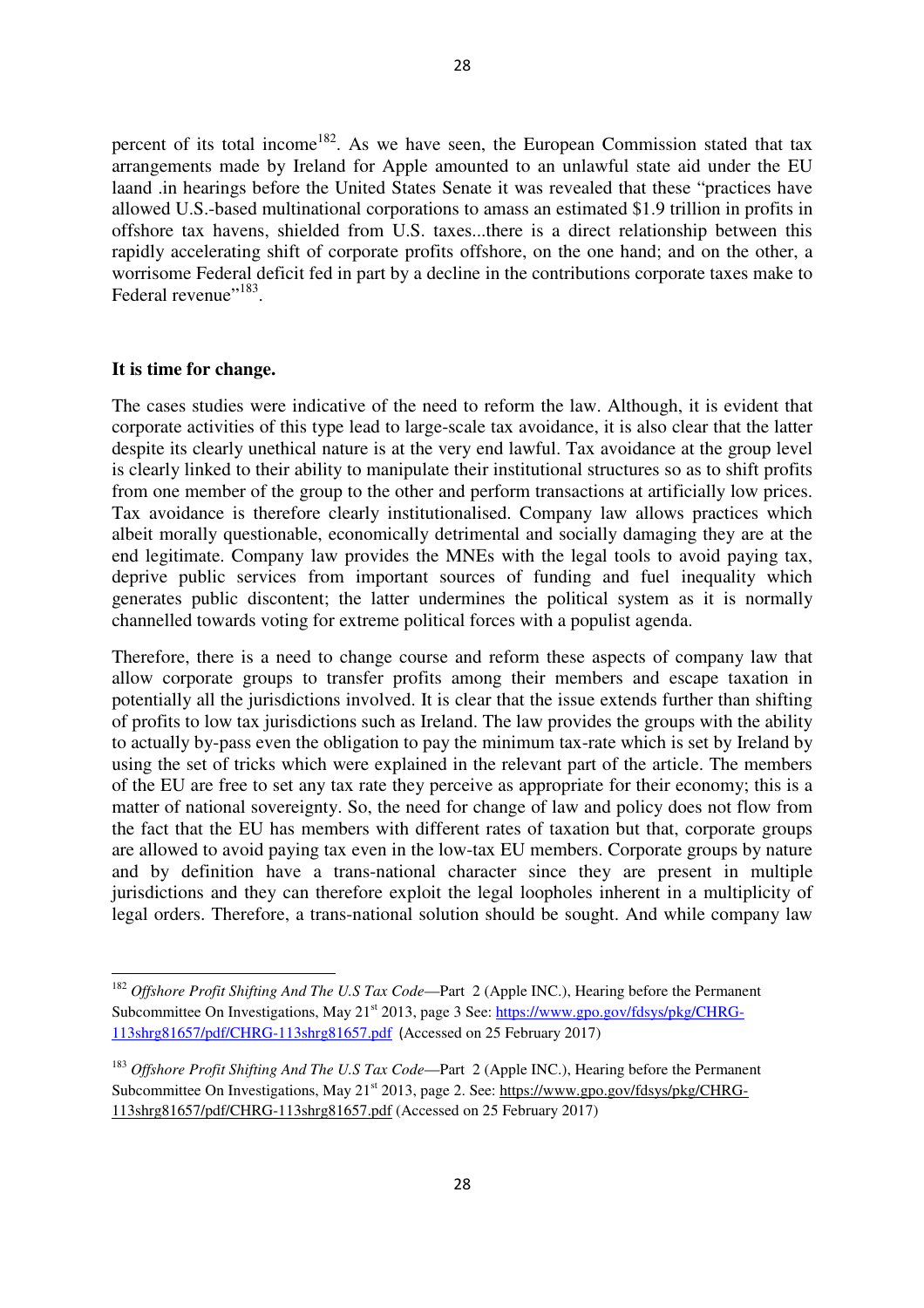remains national in the sense that it has not been harmonised at the EU level<sup>184</sup>, the principles of separate legal personality and limited liability constitute the fundamental features of company law in all member states of the EU. The article argues that they are indeed fundamental and they should be safeguarded at the level of the single company as they guarantee investment and legal certainty, but they should be revisited at the level of corporate groups in relation to their taxation. The case studies demonstrate that the two principles in question provide the groups with a controversial yet legal avenue through which they can avoid their tax obligations in a variety of jurisdictions. It is true that the EU has recently started to address this issue more seriously but the article argues that more radical reform is needed.

A positive indication towards reform was signalled by the *Cadbury Schweppes<sup>185</sup>*case where thegroup –based in the UK- had established two subsidiaries in Ireland solely in order to benefit from the more favourable tax regime there. The issue here was whether a member state of the EU would be in a position to prevent companies established in its territory from availing themselves of a more favourable tax regime in another member state or whether this would be against the freedom of establishment which is one of the fundamental freedoms of the internal market. The British government argued that it was aiming at countering a specific type of tax avoidance involving the artificial transfer by a resident company of profits from the Member State in which they were made to a low-tax State by means of the establishment of a subsidiary in that State and the effecting of transactions intended primarily to make such a transfer to that subsidiary. The CJEU stated that a national measure restricting the freedom of establishment may be justified where it specifically relates to "wholly artificial arrangements" aimed at circumventing the application of the legislation of the Member State concerned. It follows that, in order for a restriction on the freedom of establishment to be justified on the ground of prevention of abusive practices, the specific objective of such a restriction must be to prevent conduct involving the creation of wholly artificial arrangements which do not reflect economic reality, with a view to escaping the taxnormally due on the profits generated by activities carried out on national territory<sup>186</sup>. This phrase "wholly artificial arrangements" could be an extremely important tool for combating aggressive tax avoidance in any national law. It provides a template to divide moral tax avoidance from immoral tax avoidance. This is a very complicated issue because many national laws include tax avoidance mechanisms as a way to incentivise savers but the difficulties are legion because finding the cut-off between moral tax avoidance and immoral schemes are inherently problematic.  $187$ In Cadbury Schweppes case, the Court explained that practices such as arranging transfers of losses, within a group of companies, to companies established in the

l

<sup>&</sup>lt;sup>184</sup> The EU has introduced the "Societas Europaea" legal form, which is largely governed by EU law, but this is the only legal form for profit-making businesses introduced by the EU; its own regulation is partly left to national company laws

<sup>185</sup>C-196/04 *Cadbury Schweppes plc, Cadbury Schweppes Overseas Ltd v Commissioners of Inland Revenue* 

<sup>&</sup>lt;sup>186</sup> Paragraph 55 of the judgement.

<sup>187</sup> Tax Justice Network: "Tax Avoidance", http://www.taxjustice.net/faq/tax-avoidance/, (accessed on 16 July 2017). The Network argues that some tax avoidance mechanisms are moral, citing the UK Individual Savings Account (ISA), where the British tax system allows people to save up to a certain amount of money each year, and be exempt from tax on the savings income. This zero percent tax rate is analogous to the zero percent tax rate that any progressive tax system levies on the first portion of a citizen's income: it is just the tax rate.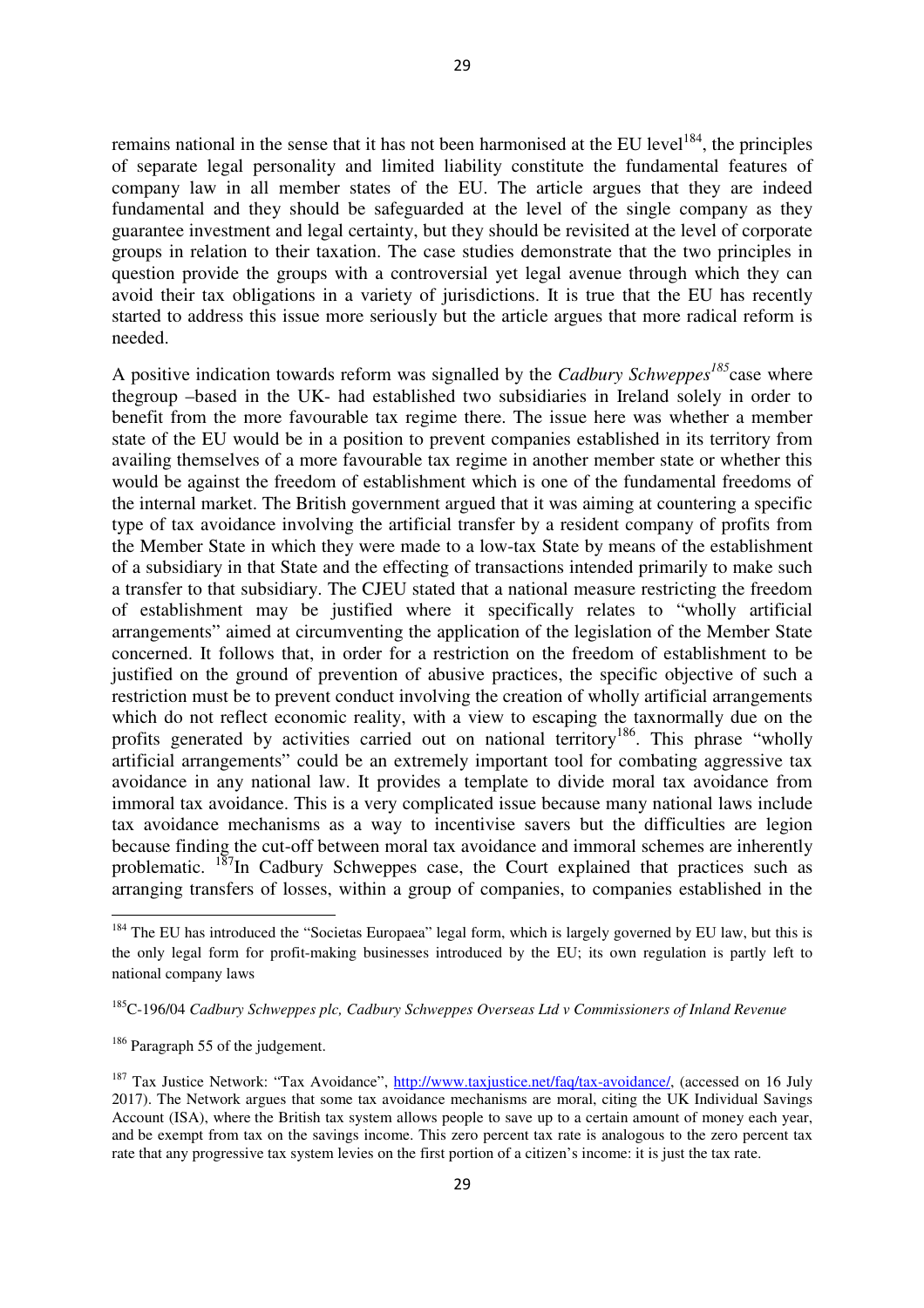Member States which apply the highest rates of taxation and in which the tax value of those losses is therefore the highest undermine the right of the Member States to exercise their tax jurisdiction in relation to the activities carried out in their territory and thus to jeopardise a balanced allocation between Member States of the power to impose taxes<sup>188</sup>. These practices have no purpose other than to escape the tax normally due on the profits generated by activities carried on in national territory. Therefore, if checking those factors leads to the finding that the subsidiary is a fictitious establishment not carrying out any genuine economic activity in the territory of the host Member State, the creation of that subsidiary must be regarded as having the characteristics of a wholly artificial arrangement.Therefore, article 49TFEU on the freedom of establishment must be interpreted as precluding the inclusion in the tax base of a resident company established in a Member State of profits made by a subsidiary in another Member State, where those profits are subject in that State to a lower level of taxation than that applicable in the first State, *unless* such inclusion relates only to wholly artificial arrangements intended to escape the national tax normally payable.

If this principle is applied to the cases of Starbucks, Google and Apple it will lead to the spectacular increase of their taxable profits as the use of "artificial arrangements" and other legally-safe tricks has significantly decreased the tax they ought to pay. This also shows the difficulty in establishing a link between the parent and its subsidiary company. Should there is proof or indication that the subsidiary is not an establishment which participates in a stable and continuous basis in the economic life of a member state the veil, should be lifted and the profits of the subsidiary should be dealt with as the profits of the parent especially since they were generated in the jurisdiction where the parent is established. The legal privileges, which are absolutely essential for single companies, cannot be misused by groups to legally engage in tax avoidance.

The case studies demonstrated the need to enforce a system where the profits generated by a company in a specific country should be taxed by that jurisdiction. When they are transferred around the members of the corporate group on the basis of artificial exchanges related to intellectual property rights or transactions in abuse of the arm's length principle then at the very end the profits in question are not taxed in any jurisdiction including the low-tax one. In June 2017 the European Commission resurrected its plans for a so-called Common Consolidated Corporate Tax Base (CCCTB) which consists of two proposals one on Common Corporate Tax Base (CCTB) and the other on Common Consolidated Corporate Tax Base (CCCTB)<sup>189</sup>. Both proposals can pass only on the basis of unanimity. The CCTB will introduce new ways of calculating where a company actually makes its money. The formula looks at where the value is created, based on three equally weighted factors: assets, labour and sales. The CCCTBwould put a single member state in charge of collecting all European taxes due from a particular company. Those revenues would then be shared among the other member states according to where the profits were made. The EU would first have to agree upon the CCTB and then move on to the CCCTB.

The package was proposed by the European Commission in 2011 as a single set of rules that cross-border companies could use to calculate their taxable profits in the EU, instead of

 $\overline{a}$ 

 $188$  Paragraph 56 of the judgement

<sup>&</sup>lt;sup>189</sup> See: http://www.europarl.europa.eu/RegData/etudes/BRIE/2017/595907/EPRS\_BRI(2017)595907\_EN.pdf andhttp://europa.eu/rapid/press-release\_IP-16-3471\_en.htm (Accessed on 25June 2017)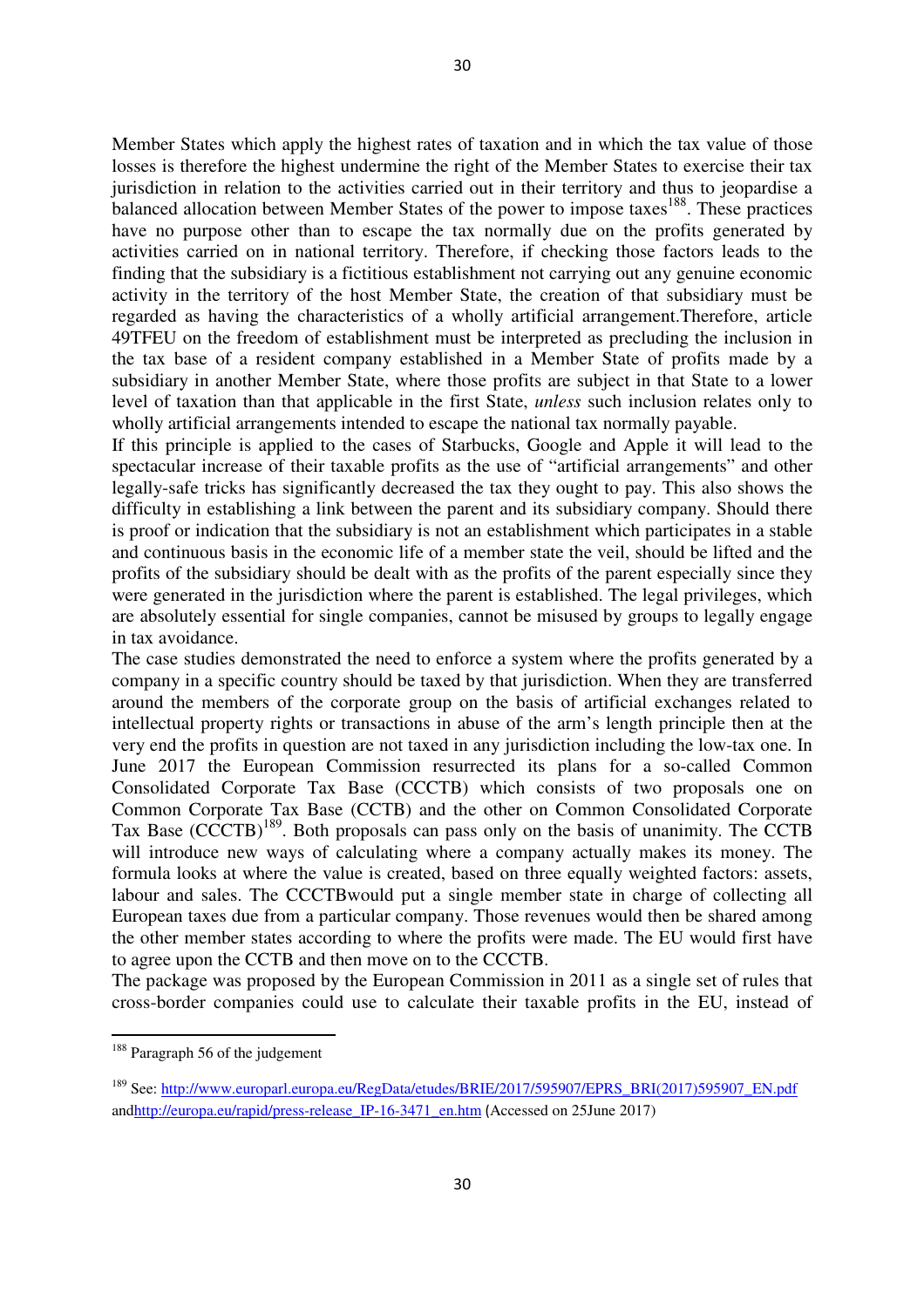needing to deal with 28 different national systems; this is specific to calculating corporate groups' profits rather than harmonising tax rates which falls within the member states' national sovereignty. At that point, it was opposed by the UK and Ireland and it was shelved. With the departure of the UK from the EU, the EU re-launched the initiative in 2017. There is a focus now on companies paying taxes in the countries where economic activity takes place and profits are generatedvia an apportionment formula which is to be introduced through the new CCCTB proposal. The rules are aimed at ensuring that business profits are taxed in the jurisdiction where value is actually createdmaking it harder for multinationals to avoid tax by transferring intangibles such as brand or intellectual property to low-tax jurisdictions. The proposals include a number of anti-tax avoidance measures that are to be formulated and shaped on the basis of consultation between member states. It would be compulsory for corporations with annual turnover of more than  $\epsilon$ 750m which are tax-resident in an EU country. This is a very good starting point. It should however be complemented with what would be a major reform; that is the explicit removal of the corporate veil in cases where the profits generated by the mother company in its jurisdiction are transferred to its subsidiary which does not constitute an establishment which participates in a stable and continuous basis in the economic life of a member state on the basis of artificial arrangements. In this case the profits should be taxed by the jurisdiction of the mother in their entirety.

### **Conclusion**

The article argued for the fair participation in the tax burden not only of individuals or small and medium sized companies, but also of larger companies and groups. Although the tax avoidance schemes were legal it is clear that government services are hit if the biggest companies do not pay tax. Groups, due to their structures and trans-jurisdictional nature can escape taxation in all jurisdictions involved. Groups can benefit from their jurisdictional arbitrage by using their institutional structures so as to shift profits from one member of the group to the other and perform transactions at artificially low prices. Therefore, it is clear that the so-called "organisational decoupling" of the group in different jurisdictions results in tax avoidance. Groups can attain significant tax avoidance using a web of intra-company loans, transfer agreements, intellectual property and other undoubtedly legal tools which can relieve the parent from many regulatory or tax burdens. The case studies which are examined in this article demonstrate the significance of the problem. The three companies in question are all prominent and 'reputable' corporations in their distinctive fields. Despite their high-profile corporate brand and international profile, the multinationals in question took advantage of their structures and shifted their profits among the members of the group in order to avoid tax. Company law provided them with the tools which enable tax avoidance. Therefore, there is a need to change course and reform these aspects of company law that allow corporate groups to transfer profits among their members and escape taxation in potentially all the jurisdictions involved.

Corporate groups by nature and by definition have a trans-national character since they are present in multiple jurisdictions and they can therefore exploit the legal loopholes inherent in a multiplicity of legal orders. Therefore, a trans-national solution should be sought. And while company law remains national in the sense that it has not been significantly harmonised at the EU level, the principles of separate legal personality and limited liability constitute the fundamental features of company law in all member states of the EU. The article argues that they are indeed fundamental and they should be safeguarded at the level of the single company, but they should be revisited at the level of corporate groups in relation to